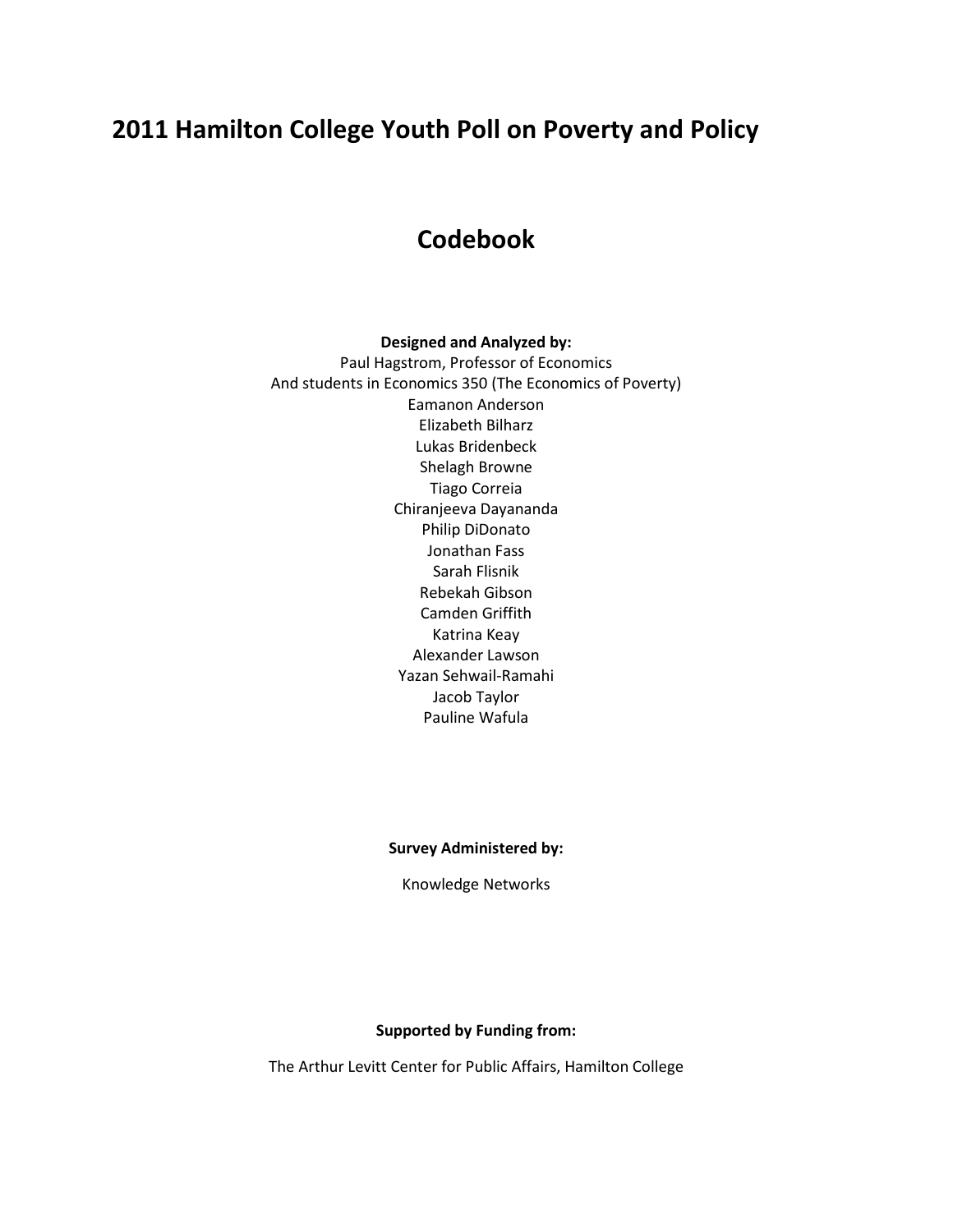#### **December 2011**

# Original Survey Questions

# *Q1 Considering the recent economic situation, would you say that poverty is…*

|                                        | Frequency | Percent | Valid Percent |
|----------------------------------------|-----------|---------|---------------|
| A serious problem in the United States | 1,370     | 82.93   | 83.13         |
| Not a serious problem                  | 278       | 16.83   | 16.87         |
|                                        |           | 0.24    |               |
| Total                                  | 1,652     | 100.00  |               |

## *Q2 What percentage of the US population do you think lives in poverty?*

|       | Frequency | Percent | <b>Valid Percent</b> |
|-------|-----------|---------|----------------------|
| 35%.  | 700       | 42.37   | 42.66                |
| 25%.  | 499       | 30.21   | 30.41                |
| 15%.  | 361       | 21.85   | 22.00                |
| 5%.   | 81        | 4.90    | 4.94                 |
|       |           | 0.67    |                      |
| Total | 1,652     | 100.00  |                      |

# *Q3 Below what annual income should a family of 4 be considered poor?*

|          | Frequency | Percent | Valid Percent |
|----------|-----------|---------|---------------|
| \$12,000 | 295       | 17.86   | 18.06         |
| \$22,000 | 576       | 34.87   | 35.27         |
| \$32,000 | 498       | 30.15   | 30.5          |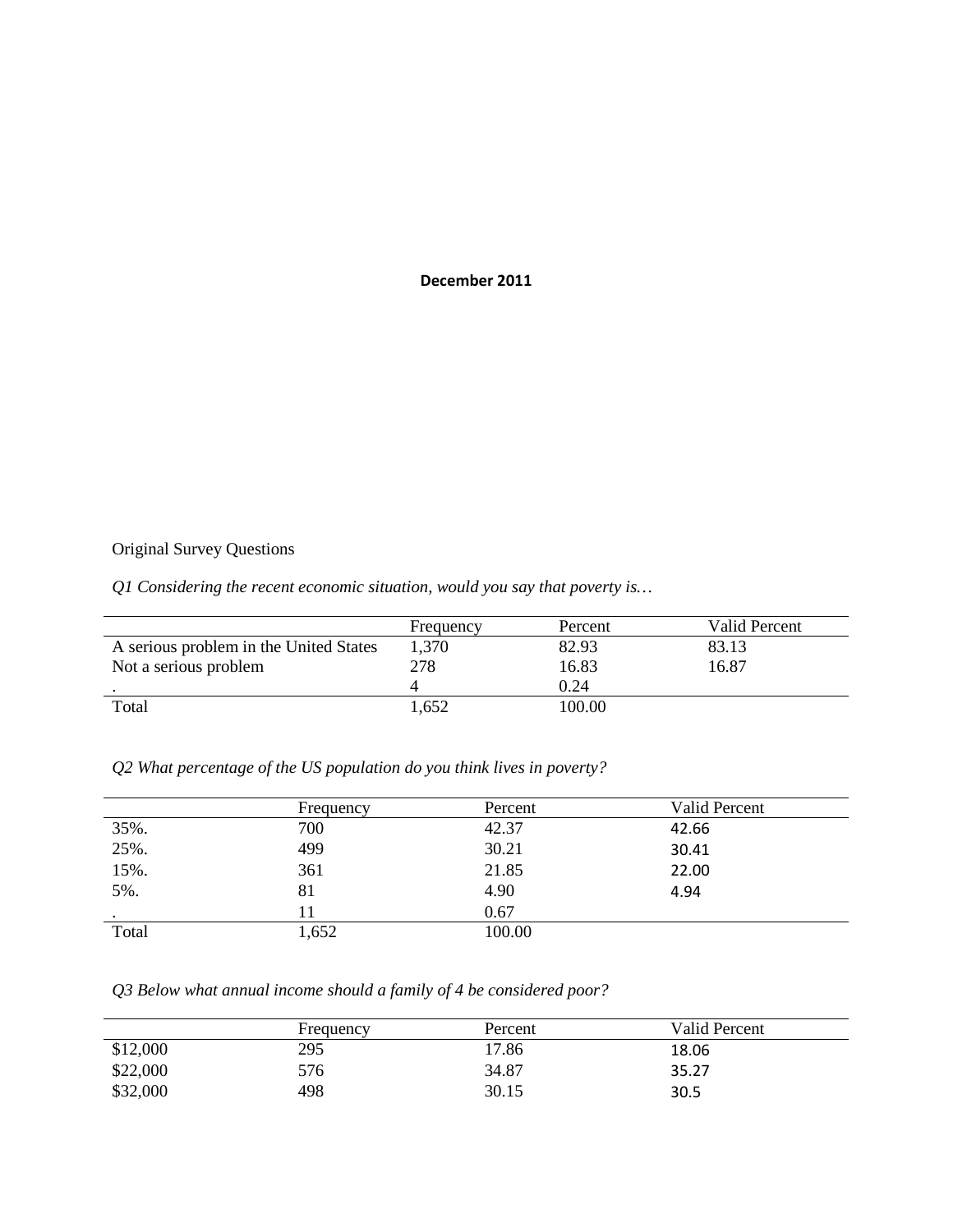| \$42,000  | 264          | 15.98  | 16.17 |
|-----------|--------------|--------|-------|
| $\bullet$ |              | 1.15   |       |
| Total     | 652<br>1,032 | 100.00 |       |

*Q4. Do the growing incomes of the wealthiest people in the country negatively affect the quality of life of those with lower incomes?* 

|                 | Frequency | Percent | Valid Percent |
|-----------------|-----------|---------|---------------|
| N <sub>o</sub>  | 502       | 30.39   | 30.80         |
| Yes             | 1,128     | 68.28   | 69.20         |
| $\cdot$ $\cdot$ | つつ<br>∠∠  | 1.33    |               |
| Total           | 1,652     | 100.00  |               |

*Q5. Is your financial situation better or worse than it was two years ago?*

|               | Frequency | Percent | Valid Percent |
|---------------|-----------|---------|---------------|
| <b>Better</b> | 437       | 26.45   | 26.68         |
| Worse         | 618       | 37.41   | 37.73         |
| The same      | 583       | 35.29   | 35.59         |
|               | 14        | 0.85    |               |
| Total         | 1,652     | 100.00  |               |

*Q6. In your opinion, which is a bigger problem in the United States?*

|         | Frequency | Percent | Valid Percent |
|---------|-----------|---------|---------------|
| Racism  | 326       | 19.73   | 19.99         |
| Poverty | 1,305     | 79.00   | 80.01         |
|         | 21        | .27     |               |
| Total   | 1,652     | 100.00  |               |

*Q6. In your opinion, which is a bigger problem in the United States?*

|                       | Frequency | Percent | Valid Percent |
|-----------------------|-----------|---------|---------------|
| Access to health care | 947       | 57.32   | 58.17         |
| Poverty               | 681       | 41.22   | 41.83         |
|                       | 24        | 1.45    |               |
| Total                 | 1,652     | 100.00  |               |

*Q6. In your opinion, which is a bigger problem in the United States?*

|                         | Frequency | Percent | Valid Percent |
|-------------------------|-----------|---------|---------------|
| The threat of terrorism | 522       | 31.60   | 32.24         |
| Poverty                 | 1,097     | 66.40   | 67.76         |
|                         | 33        | 66.40   |               |
| Total                   | 1,652     | 100.00  |               |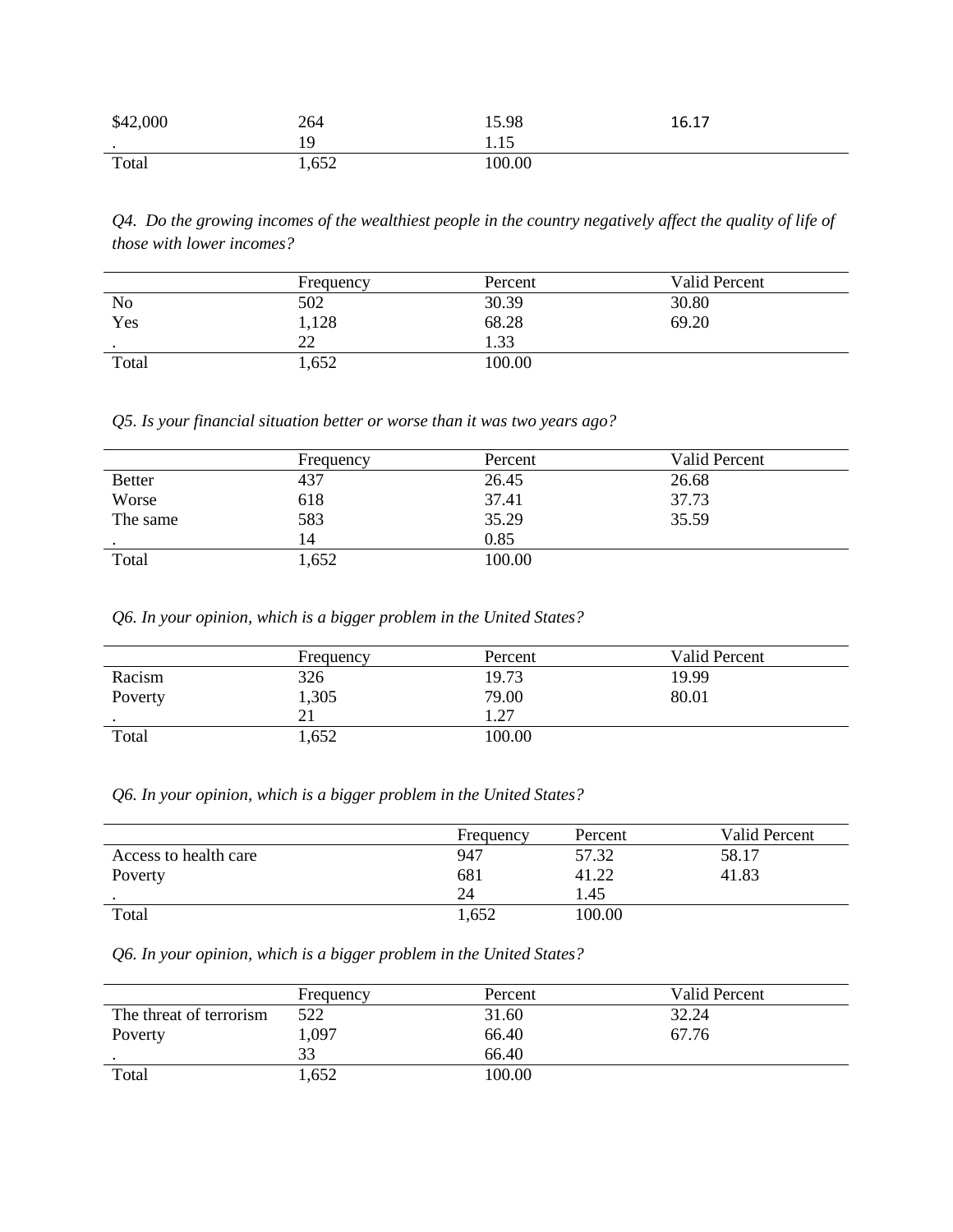*Q6. In your opinion, which is a bigger problem in the United States?*

|                   | Frequency | Percent | Valid Percent |
|-------------------|-----------|---------|---------------|
| Income inequality | 789       | 47.76   | 48.82         |
| Poverty           | 827       | 50.06   | 51.18         |
| $\bullet$         | 36        | 2.18    |               |
| Total             | 1,652     | 100.00  |               |

*Q6. In your opinion, which is a bigger problem in the United States?*

|                    | Frequency | Percent | Valid Percent |
|--------------------|-----------|---------|---------------|
| The budget deficit | 954       | 57.75   | 58.60         |
| Poverty            | 674       | 40.80   | 41.40         |
| $\cdot$            | 24        | 1.45    |               |
| Total              | 1,652     | 100.00  |               |

*Q7. Please indicate which of the following you consider to be major causes of poverty*

|                | Frequency | Percent | Valid Percent |
|----------------|-----------|---------|---------------|
| Yes            | 1,044     | 63.20   | 64.29         |
| N <sub>o</sub> | 580       | 35.11   | 35.71         |
| $\bullet$      | 28        | .69     |               |
| Total          | 1,652     | 100.00  |               |

#### *b. Lack of health insurance/ medical bills*

|       | Frequency | Percent | Valid Percent |
|-------|-----------|---------|---------------|
| Yes   | 1,161     | 70.28   | 71.80         |
| No    | 456       | 27.60   | 28.20         |
|       | 35        | 2.12    |               |
| Total | 1,652     | 100.00  |               |

### *c. Lack of skills*

*a. Drug abuse* 

|       | Frequency | Percent | Valid Percent |
|-------|-----------|---------|---------------|
| Yes   | 1,043     | 63.14   | 64.42         |
| No    | 576       | 34.87   | 35.58         |
|       | 33        | 2.00    |               |
| Total | 1,652     | 100.00  |               |

# *d. Single-parent families*

|                            | ww                | $\cdots$<br>∵C∏u | $\bullet$<br>– –<br>cent       |
|----------------------------|-------------------|------------------|--------------------------------|
| $\mathbf{v}$<br>Yes<br>100 | $\alpha$<br>1,021 | .04              | $\Omega$<br>--<br><u>ບ ، J</u> |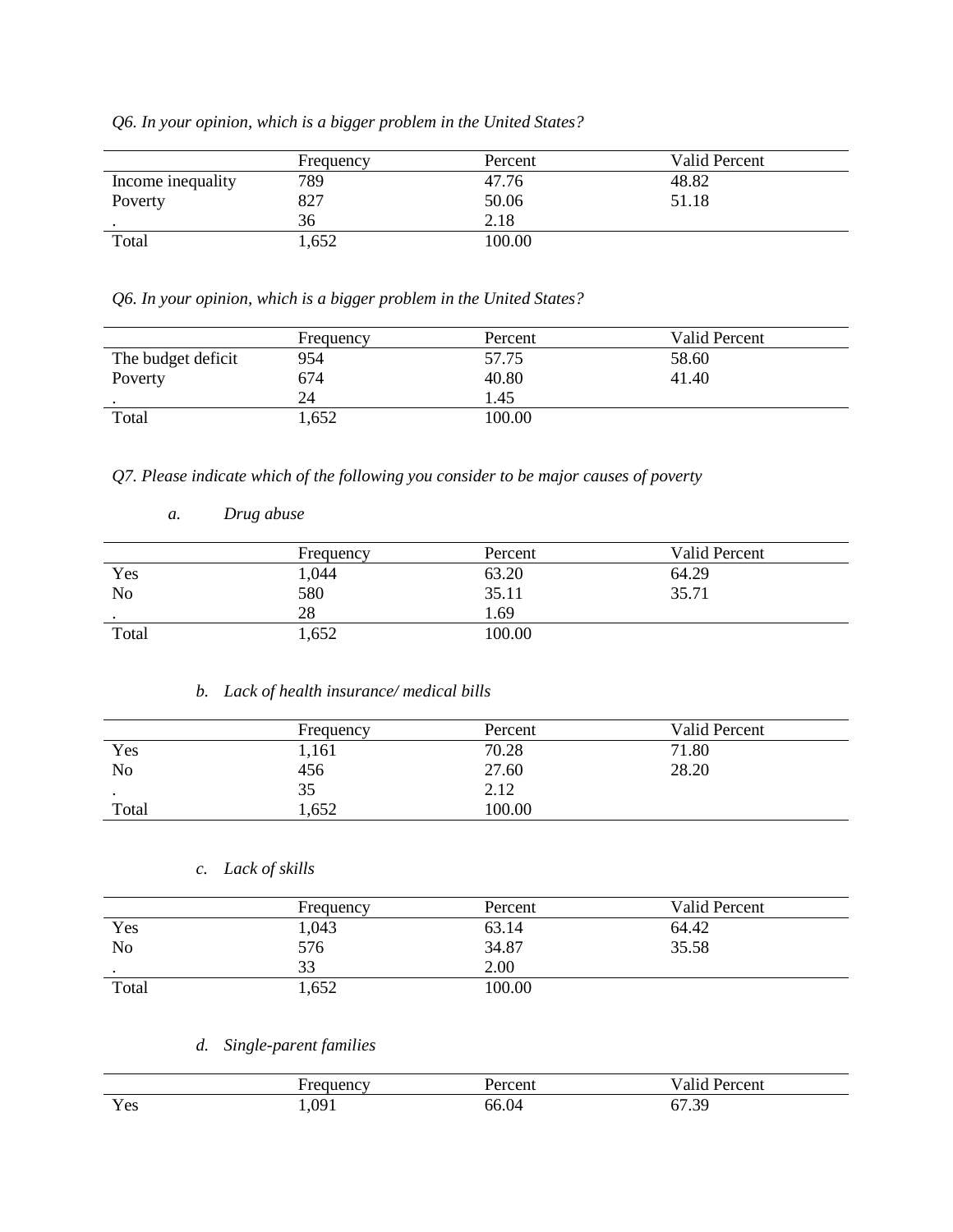| N <sub>o</sub> | 528     | 31.96 | 32.61 |
|----------------|---------|-------|-------|
| $\bullet$      | ົ<br>ээ | 2.00  |       |
| Total          | 1,652   | 00.00 |       |

## *e. Lack of available jobs*

|           | Frequency | Percent | Valid Percent |
|-----------|-----------|---------|---------------|
| Yes       | 1,355     | 82.02   | 83.69         |
| No        | 264       | 15.98   | 16.31         |
| $\bullet$ | 33        | 2.00    |               |
| Total     | 1,652     | 100.00  |               |

# *f . The welfare system*

|           | Frequency | Percent | Valid Percent |
|-----------|-----------|---------|---------------|
| Yes       | 1,028     | 62.23   | 63.81         |
| No        | 583       | 35.29   | 36.19         |
| $\bullet$ |           | 2.48    |               |
| Total     | 1,652     | 100.00  |               |

# *g. Immigration and immigrants*

|                | Frequency | Percent | Valid Percent |
|----------------|-----------|---------|---------------|
| Yes            | 827       | 50.06   | 51.18         |
| N <sub>o</sub> | 789       | 47.76   | 48.82         |
| $\bullet$      | 36        | 2.18    |               |
| Total          | 1,652     | 100.00  |               |

### *h. Lack of willingness to work*

|                | Frequency | Percent | Valid Percent |
|----------------|-----------|---------|---------------|
| Yes            | 1,066     | 64.53   | 65.84         |
| N <sub>o</sub> | 553       | 33.47   | 34.16         |
| $\bullet$      | 33        | 2.00    |               |
| Total          | 1,652     | 100.00  |               |

## *i. Decline in moral values*

|       | Frequency       | Percent | <b>Valid Percent</b> |
|-------|-----------------|---------|----------------------|
| Yes   | 92 <sub>1</sub> | 55.75   | 57.06                |
| No    | 693             | 41.95   | 42.94                |
|       | 38              | 2.30    |                      |
| Total | 1,652           | 100.00  |                      |

*j. Poor quality of public schools*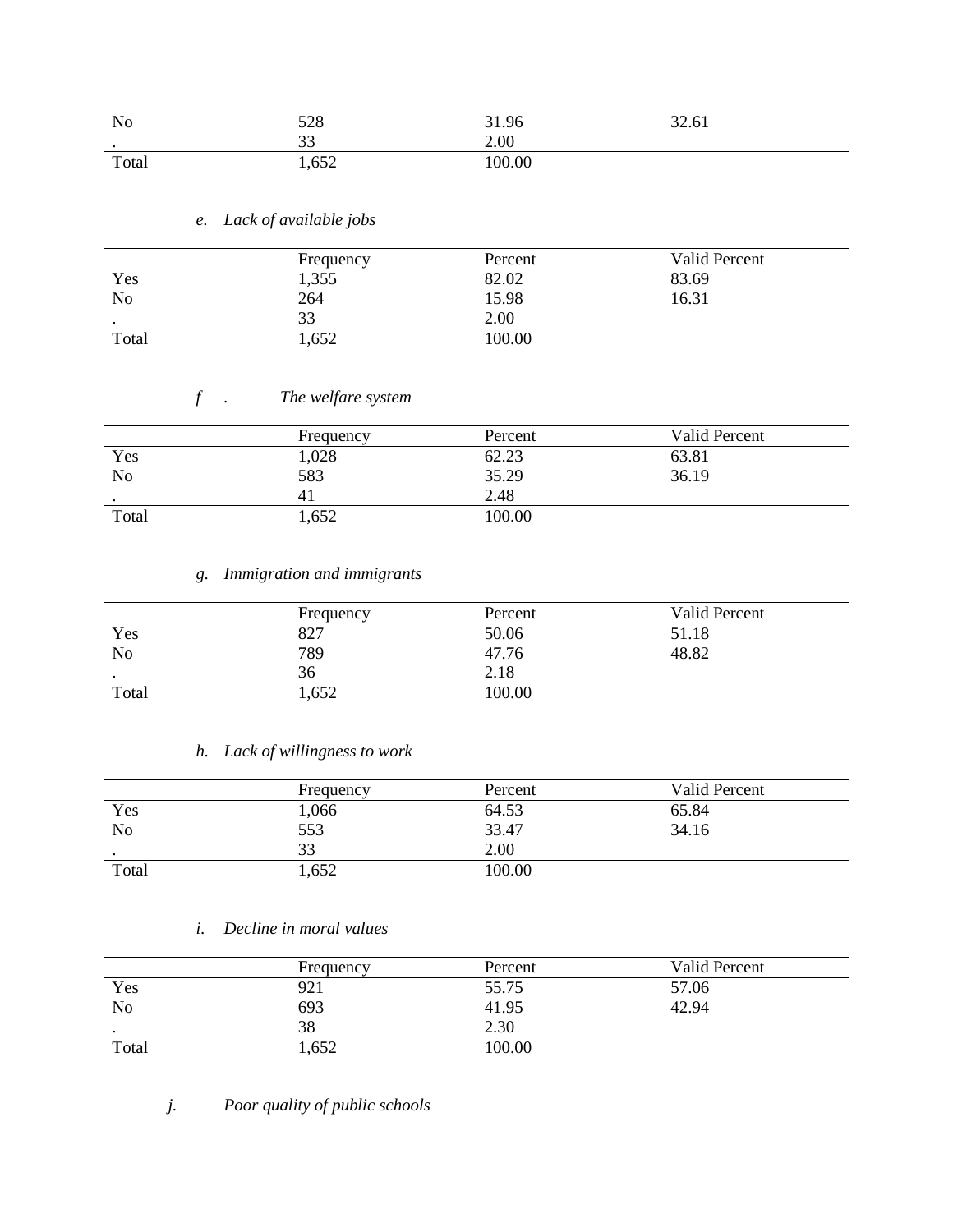|       | Frequency | Percent       | Valid Percent |
|-------|-----------|---------------|---------------|
| Yes   | 918       | 55.57         | 56.77         |
| No    | 699       | 42.31         | 43.23         |
|       | 35        | 212<br>4. I 4 |               |
| Total | 1,652     | 100.00        |               |

#### *k. Racism and discrimination*

|                 | Frequency | Percent | Valid Percent |
|-----------------|-----------|---------|---------------|
| Yes             | 684       | 41.40   | 42.35         |
| N <sub>o</sub>  | 931       | 56.36   | 57.65         |
| $\cdot$ $\cdot$ | 37        | 2.24    |               |
| Total           | 1,652     | 100.00  |               |

*Q8. In your opinion, are people more likely to be poor because of bad luck or because of bad choices?*

|             | Frequency | Percent | Valid Percent |  |
|-------------|-----------|---------|---------------|--|
| Bad luck    | 283       | 17.13   | 17.36         |  |
| Bad choices | 1,347     | 81.54   | 82.64         |  |
|             | າາ<br>∠∠  | .33     |               |  |
| Total       | 1,652     | 100.00  |               |  |

#### *Q9. With which of the following statements do you agree most?*

|                                                                     | Frequency | Percent | Valid Percent |
|---------------------------------------------------------------------|-----------|---------|---------------|
| The wealthy have a<br>responsibility to help<br>the poor            | 969       | 58.66   | 59.74         |
| The wealthy do not have 653<br>a responsibility to help<br>the poor |           | 39.53   | 40.26         |
|                                                                     | 30        | 1.82    |               |
| Total                                                               | 1,652     | 100.00  |               |

*Q10. In comparison to people with incomes above the poverty line, how much effort do you think that poor people put into their work?*

|             | Frequency | Percent | Valid Percent |
|-------------|-----------|---------|---------------|
| Less effort | 354       | 21.43   | 21.78         |
| Same amount | 775       | 46.91   | 47.69         |
| More effort | 496       | 30.02   | 30.52         |
|             | 27        | .63     |               |
| Total       | 1,652     | 100.00  |               |

*Q11. How many of the poor do you believe have the ability to raise themselves out of poverty?*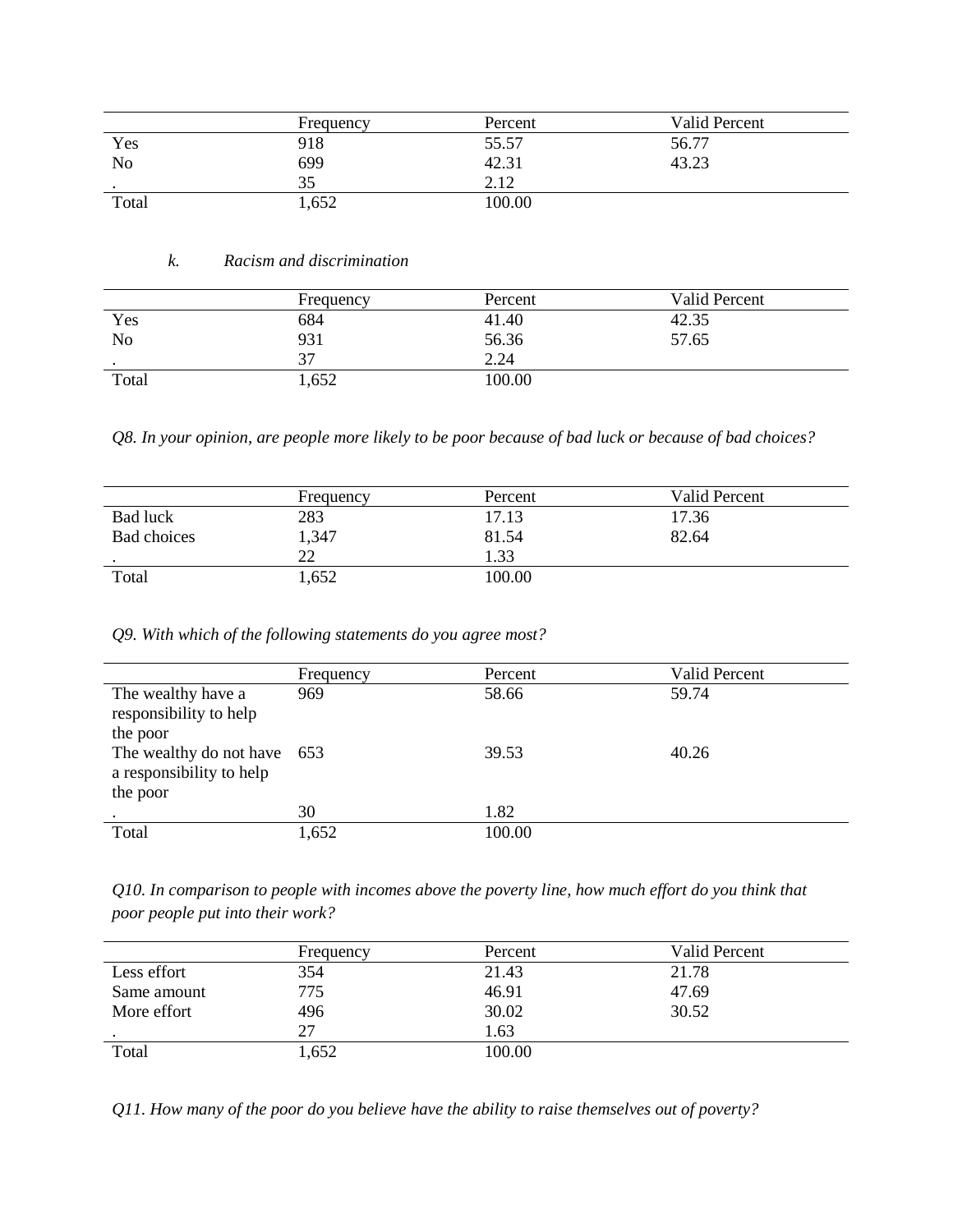|             | Frequency | Percent | Valid Percent |
|-------------|-----------|---------|---------------|
| Most do     | 457       | 27.66   | 28.12         |
| Some do     | 951       | 57.57   | 58.52         |
| Most do not | 217       | 13.14   | 13.35         |
|             | 27        | 1.63    |               |
| Total       | 1,652     | 100.00  |               |

| Q12. If the average person you know was to receive \$5,000 do you think he or she would use the money |  |  |
|-------------------------------------------------------------------------------------------------------|--|--|
| <i>responsibly?</i>                                                                                   |  |  |

|           | Frequency | Percent | <b>Valid Percent</b> |
|-----------|-----------|---------|----------------------|
| Yes       | 702       | 42.49   | 42.23                |
| No        | 922       | 55.81   | 56.77                |
| $\bullet$ | 28        | . 69    |                      |
| Total     | 1,652     | 100.00  |                      |

*Q13. If an average poor person was to receive \$5,000 do you think he or she would use the money responsibly?*

|         | Frequency | Percent | Valid Percent |
|---------|-----------|---------|---------------|
| Yes     | 778       | 47.09   | 48.14         |
| No      | 838       | 50.73   | 51.86         |
| $\cdot$ | 36        | 2.18    |               |
| Total   | 1,652     | 100.00  |               |

*Q14. Do you think poor households manage their money wisely?* 

|           | Frequency | Percent | <b>Valid Percent</b> |
|-----------|-----------|---------|----------------------|
| Yes       | 825       | 49.94   | 50.89                |
| No        | 796       | 48.18   | 49.11                |
| $\bullet$ |           | .88     |                      |
| Total     | 1,652     | 00.00   |                      |

*Q15. Current food assistance programs, such as the food stamp program, provide either vouchers or the equivalent of a debit card each month that can be used only to purchase food in grocery stores. Would you favor changing our government food assistance programs to cash transfer programs or would you favor keeping the current system?*

|                     | Frequency | Percent | Valid Percent |
|---------------------|-----------|---------|---------------|
| Change to cash      | 77        | 10.71   | 10.91         |
| Keep current system | l.446     | 87.53   | 89.09         |
|                     | 29        | .76     |               |
| Total               | .652      | 100.00  |               |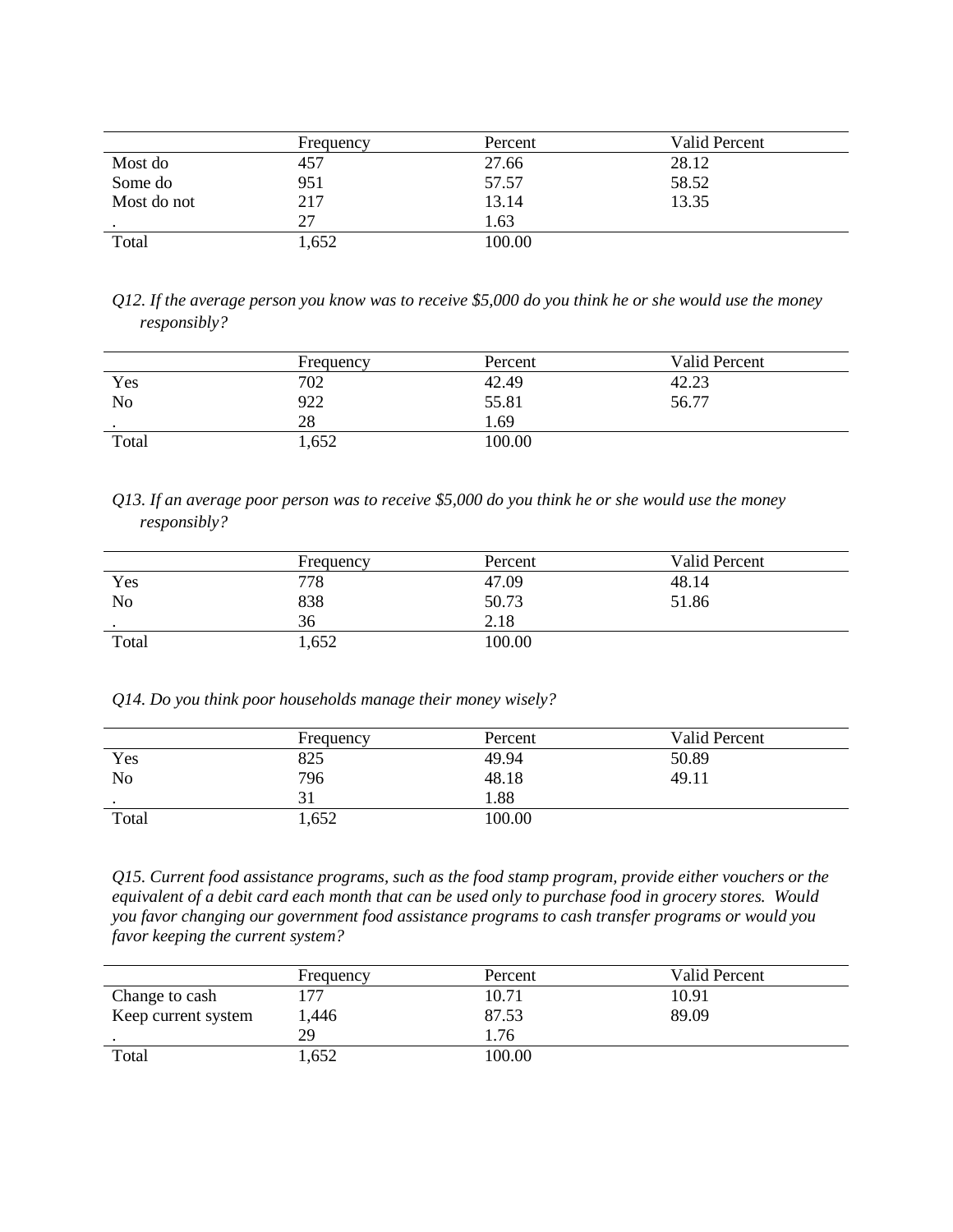*Q16a. If you were president, how would you rank the following national issues?*

|                   | Frequency | Percent | Valid Percent |
|-------------------|-----------|---------|---------------|
| Unemployment      | 819       | 49.58   | 50.09         |
| Health care       | 272       | 16.46   | 16.64         |
| The national debt | 437       | 26.45   | 26.73         |
| National security | 107       | 6.48    | 6.54          |
|                   | 17        | 1.03    |               |
| Total             | 1,652     | 100.00  |               |

*Please select the most important issue from the following.*

*Q16b. Please select the most important issue from the remaining.*

|                   | Frequency | Percent | Valid Percent |
|-------------------|-----------|---------|---------------|
| Poverty           | 379       | 22.94   | 22.94         |
| Unemployment      | 1,046     | 63.32   | 86.26         |
| Income inequality | 214       | 12.95   | 99.21         |
|                   | 13        | 0.79    | 100.00        |
| Total             | 1,652     | 100.00  |               |

*Q18. In your opinion, how effective are government anti-poverty programs?*

|               | Frequency | Percent | Valid Percent |
|---------------|-----------|---------|---------------|
| Effective     | 313       | 18.95   | 19.93         |
| Not effective | 1,306     | 79.06   | 80.67         |
| $\bullet$     | 33        | 2.00    |               |
| Total         | 1,652     | 100.00  |               |

*Q19. What effect do our current anti-poverty programs have on the overall economy?*

|                       | Frequency | Percent | Valid Percent |
|-----------------------|-----------|---------|---------------|
| The hurt the economy  | 525       | 31.78   | 32.55         |
| They help the economy | 378       | 22.88   | 23.43         |
| They have no effect   | 710       | 42.98   | 44.02         |
|                       | 39        | 2.36    |               |
| Total                 | 1.652     | 100.00  |               |

*Q20. Should the government spend more money, less money, or about the same amount of money on antipoverty programs?*

|                | Frequency | Percent | Valid Percent |
|----------------|-----------|---------|---------------|
| More           | 539       | 32.63   | 33.54         |
| Less           | 452       | 27.36   | 28.13         |
| About the same | 616       | 37.29   | 38.33         |
|                | 45        | 2.72    |               |
| Total          | 1,652     | 100.00  |               |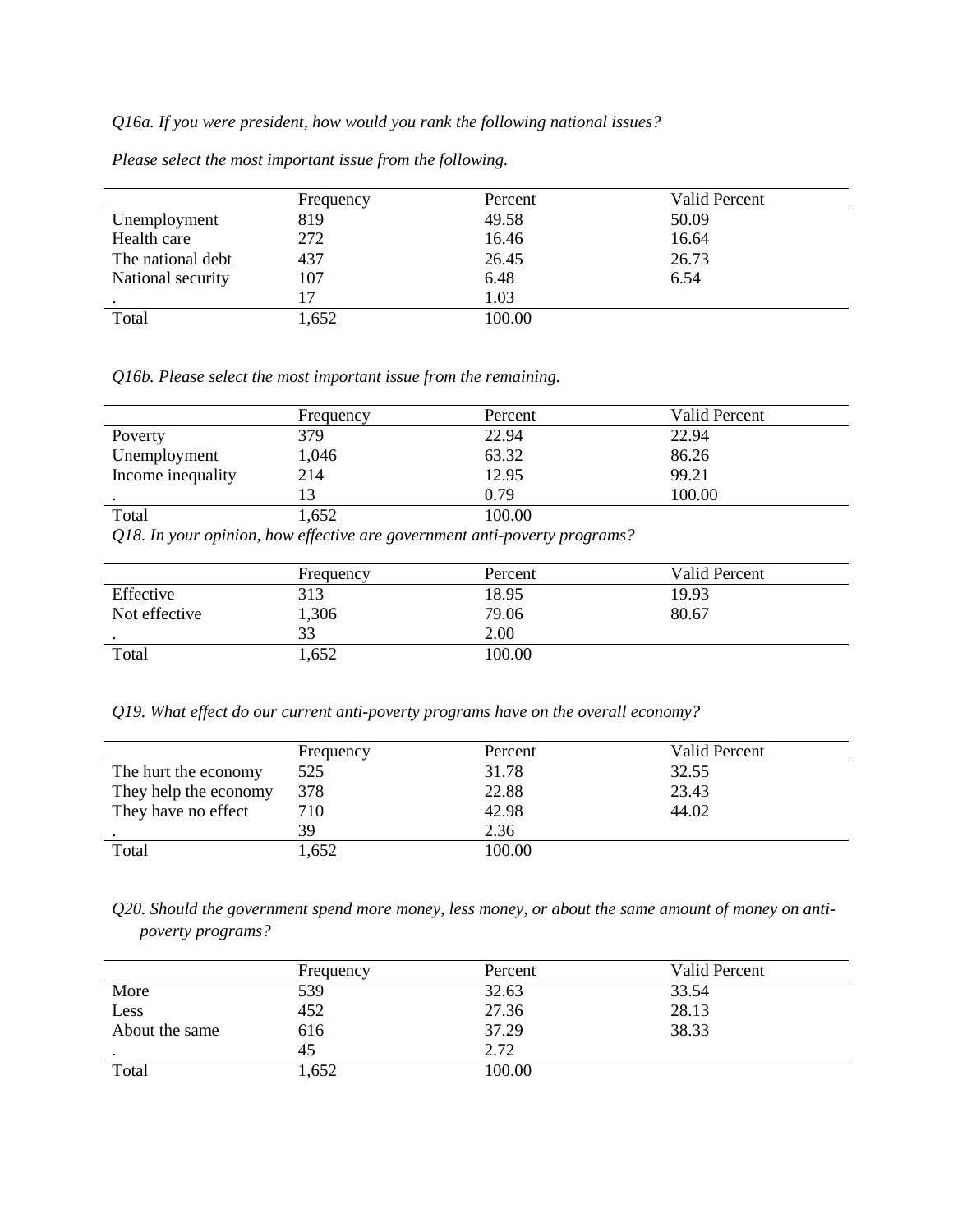*Q21. In your opinion, which of the following anti-poverty programs is most effective?*

*Cash assistance for the poor such as Temporary Assistance for Needy Families*

*The Unemployment insurance program*

*Tax-based assistance such as the earned income tax credit*

*The food stamp program*

|                         | Frequency | Percent | <b>Valid Percent</b> |
|-------------------------|-----------|---------|----------------------|
| Cash assistance for the | 240       | 14.53   | 14.94                |
| poor such as TANF       |           |         |                      |
| The unemployment        | 331       | 20.04   | 20.61                |
| insurance program       |           |         |                      |
| Tax-based assistance    | 319       | 19.31   | 19.86                |
| such as the earned      |           |         |                      |
| income tax credit       |           |         |                      |
| The food stamp          | 716       | 43.34   | 44.58                |
| program                 |           |         |                      |
|                         | 46        | 2.78    |                      |
| Total                   | 1,652     | 100.00  |                      |

*Q22. Do you believe that anti-poverty programs lower the poverty rate?*

|           | Frequency | Percent | Valid Percent |
|-----------|-----------|---------|---------------|
| Yes       | 588       | 35.59   | 36.50         |
| No        | 1,023     | 61.92   | 63.50         |
| $\bullet$ | 41        | 2.48    |               |
| Total     | 1,652     | 100.00  |               |

*Q23. Do you believe that most people who receive aid from anti-poverty programs actually need it?*

|                | Frequency       | Percent | Valid Percent |
|----------------|-----------------|---------|---------------|
| Yes            | 97 <sub>1</sub> | 58.78   | 60.24         |
| N <sub>o</sub> | 641             | 38.80   | 39.76         |
| $\bullet$      | 40              | 2.42    |               |
| Total          | 1,652           | 100.00  |               |

*Q24. Do you believe that anti-poverty programs discourage people from working?*

|                | Frequency | Percent | Valid Percent |
|----------------|-----------|---------|---------------|
| Yes            | 1,017     | 61.56   | 63.05         |
| N <sub>o</sub> | 596       | 36.08   | 36.95         |
| $\cdot$        | 39        | 2.36    |               |
| Total          | 1,652     | 100.00  |               |

*Q25. Do you believe that the government is morally obligated to help the poor?*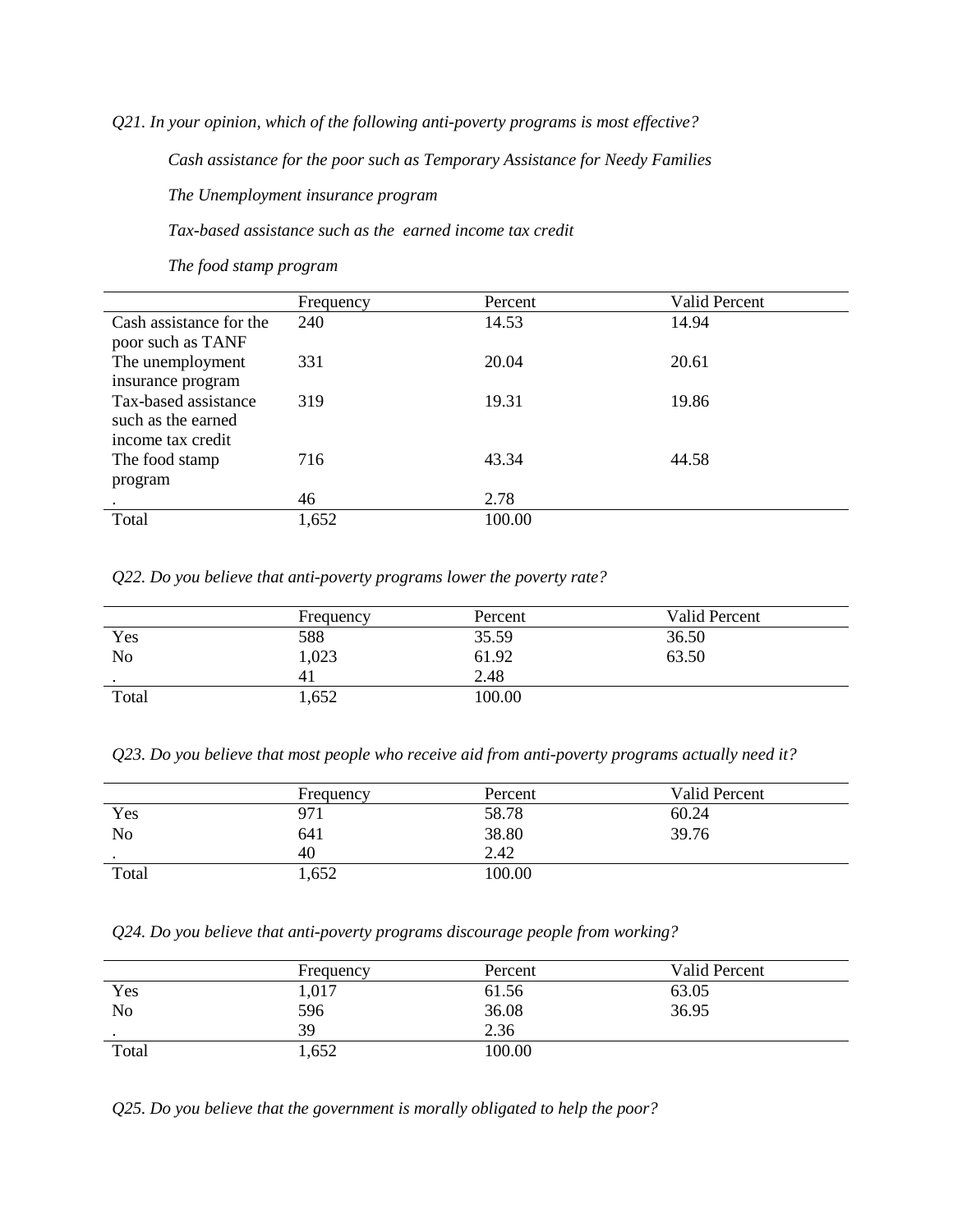|           | Frequency | Percent | Valid Percent |
|-----------|-----------|---------|---------------|
| Yes       | 1,143     | 69.19   | 70.56         |
| No        | 477       | 28.87   | 29.44         |
| $\bullet$ | 32        | 1.94    |               |
| Total     | 1,652     | 100.00  |               |

## *Q26. Would you be in favor of or opposed to:*

*a. Increasing cash assistance to the poor* 

|             | Frequency | Percent | Valid Percent |
|-------------|-----------|---------|---------------|
| In favor of | 567       | 34.32   | 35.20         |
| Opposed to  | 1,044     | 63.20   | 64.80         |
| $\bullet$   | 41        | 2.48    |               |
| Total       | 1,652     | 100.00  |               |

## *b. Increasing food and housing assistance*

|             | Frequency | Percent | Valid Percent |
|-------------|-----------|---------|---------------|
| In favor of | 1,154     | 69.85   | 71.59         |
| Opposed to  | 458       | 27.72   | 28.41         |
|             | 40        | 2.42    |               |
| Total       | 1,652     | 100.00  |               |

#### *c. Increasing the minimum wage*

|             | Frequency | Percent | Valid Percent |
|-------------|-----------|---------|---------------|
| In favor of | 1,248     | 75.54   | 77.76         |
| Opposed to  | 357       | 21.61   | 22.24         |
|             | 47        | 2.85    |               |
| Total       | 1,652     | 100.00  |               |

### *d. Increasing tax-based assistance such as the earned income credit*

|             | Frequency | Percent | Valid Percent |
|-------------|-----------|---------|---------------|
| In favor of | 1,125     | 68.10   | 70.01         |
| Opposed to  | 482       | 29.18   | 29.99         |
|             | 45        | 2.72    |               |
| Total       | 1,652     | 100.00  |               |

*Q27. How do you believe the government could most help the poor?* 

|                            | Frequency | Percent | Valid Percent |
|----------------------------|-----------|---------|---------------|
| Increasing cash assistance | 105       | 6.36    | 6.50          |
| Increasing minimum wage    | 516       | 31.23   | 31.93         |
| Increasing earned income   |           | 6.72    | 6.87          |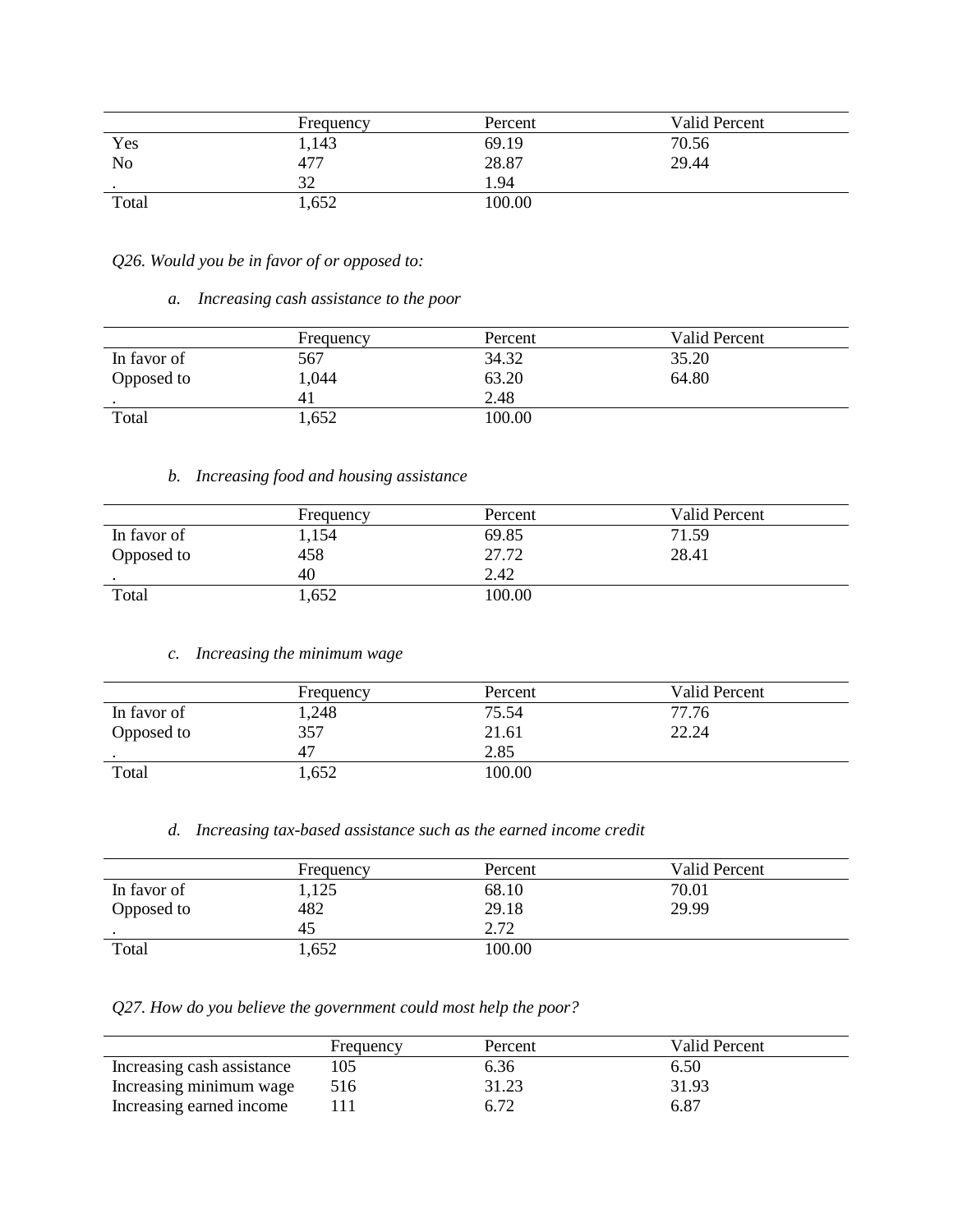| credit                |       |        |       |  |
|-----------------------|-------|--------|-------|--|
| Reducing unemployment | 884   | 53.51  | 54.70 |  |
|                       | 36    | 2.18   |       |  |
| Total                 | 1,652 | 100.00 |       |  |

*Q28. Do you agree or disagree with the following statement?*

*"Those with high incomes, say \$200,000 or more (roughly the top 4% of earners), have a responsibility to aid the poor more than they do now."*

|          | Frequency | Percent | Valid Percent |
|----------|-----------|---------|---------------|
| Agree    | 904       | 54.72   | 56.01         |
| Disagree | 710       | 42.98   | 43.99         |
|          | 38        | 2.30    |               |
| Total    | 1,652     | 100.00  |               |

*Q29. Do you think those with incomes above \$200,000 (roughly the top 4% of earners) should pay higher taxes?*

|                                                 | Frequency | Percent | Valid Percent |
|-------------------------------------------------|-----------|---------|---------------|
| Yes                                             | 1,015     | 61.44   | 62.93         |
| No, should pay about<br>the same as they do now | 506       | 30.63   | 31.37         |
| No, should pay less than 92<br>they do now      |           | 5.57    | 5.70          |
|                                                 | 39        | 2.36    |               |
| Total                                           | 1,652     | 100.00  |               |

### *Q30. In your opinion, who should pay more in taxes to aid the poor?*

|                        | Frequency | Percent | Valid Percent |
|------------------------|-----------|---------|---------------|
| The top 4% of incomes  | 564       | 34.14   | 34.97         |
| The top 25% of incomes | 316       | 19.13   | 19.59         |
| The top 50% of incomes | 173       | 10.47   | 10.93         |
| All households should  | 92        | 5.57    | 5.70          |
| pay more               |           |         |               |
| Nobody should pay      | 468       | 28.33   | 29.01         |
| more                   |           |         |               |
|                        | 39        | 2.36    |               |
| Total                  | 1,652     | 100.00  |               |

*Q31. Revenue for government assistance for the poor should come mostly from*

|                             | Frequency | Percent | Valid Percent |
|-----------------------------|-----------|---------|---------------|
| Taxes on wages or labor 288 |           | 17.43   | 17.99         |
| mcome                       |           |         |               |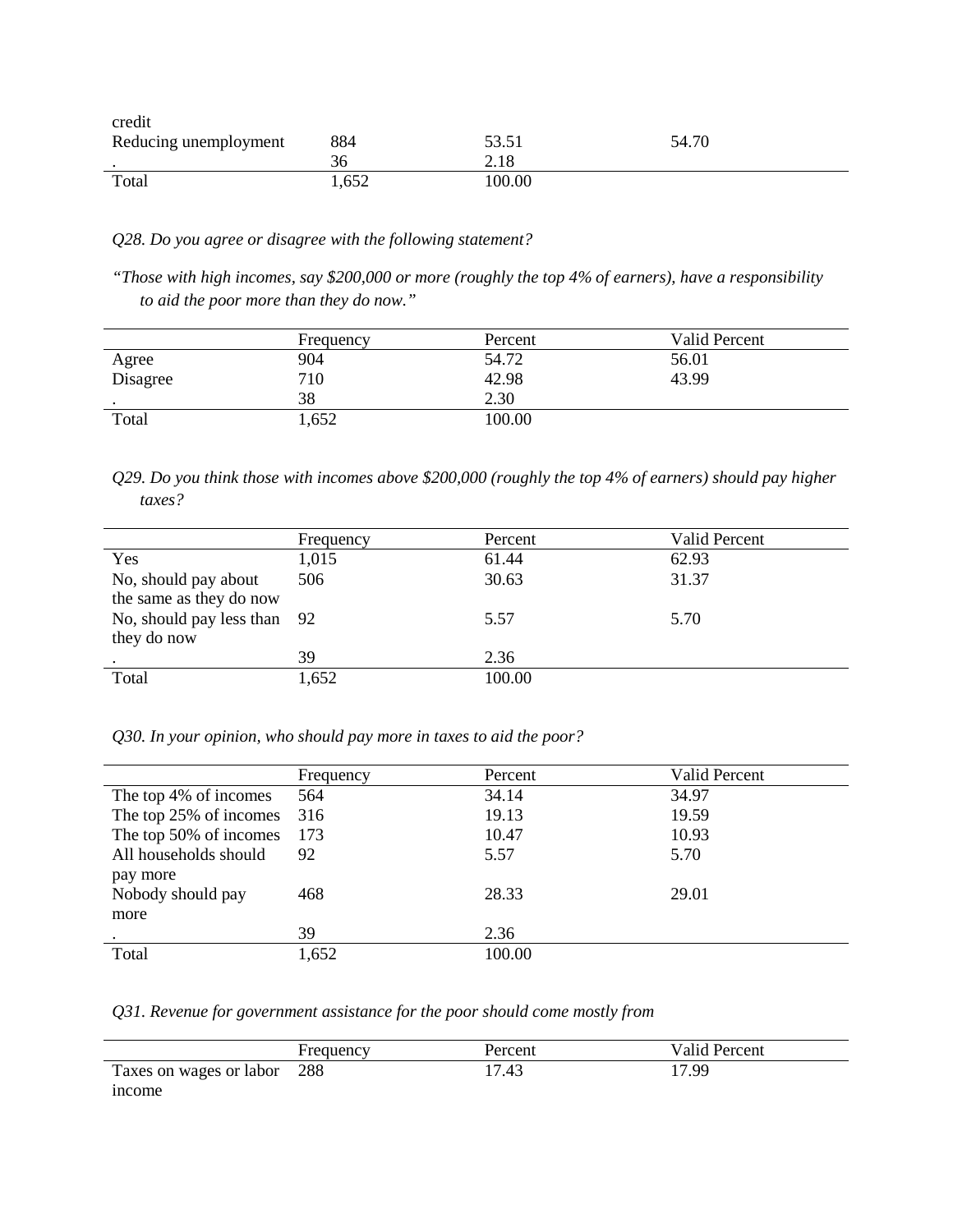| Taxes on investment<br>income | 158   | 9.56   | 27.86 |
|-------------------------------|-------|--------|-------|
| Taxes on inheritances         | 71    | 4.30   | 32.29 |
| Taxes on corporations         | 739   | 44.73  | 46.16 |
| Other                         | 345   | 20.88  | 21.55 |
|                               | 51    | 3.09   |       |
| Total                         | 1,652 | 100.00 |       |

*Q32. If the government decides to reduce its overall spending, what area should be reduced the most?*

|                                                   | Frequency | Percent | <b>Valid Percent</b> |
|---------------------------------------------------|-----------|---------|----------------------|
| Defense spending                                  | 886       | 53.63   | 55.24                |
| Infrastructure spending like<br>roads and bridges | 316       | 19.13   | 19.70                |
| Social security and<br>programs for the elderly   | 120       | 7.26    | 7.48                 |
| Programs that aid low<br>income families          | 282       | 17.07   | 17.58                |
|                                                   | 48        | 2.91    |                      |
| Total                                             | 1.652     | 100.00  |                      |

*Q33. Would you be willing to pay more in federal income tax if the purpose was to help the poor?*

|                | Frequency | Percent | <b>Valid Percent</b> |
|----------------|-----------|---------|----------------------|
| Yes            | 632       | 38.26   | 39.43                |
| N <sub>o</sub> | 971       | 58.78   | 60.57                |
| $\bullet$      | 49        | 2.97    |                      |
| Total          | 1,652     | 100.00  |                      |

*Q34. What level of education does your most educated parent or guardian have?* 

|                                       | Frequency | Percentage | Valid Percent |
|---------------------------------------|-----------|------------|---------------|
| Some high school                      | 145       | 8.78       | 9.01          |
| High school                           | 346       | 20.94      | 21.50         |
| Some college                          | 306       | 18.52      | 19.02         |
| Associates degree (2)                 | 180       | 10.90      | 11.19         |
| year college)                         |           |            |               |
| Bachelor's degree (4<br>year college) | 351       | 21.25      | 21.81         |
| Beyond college                        | 281       | 17.01      | 17.46         |
| (masters, doctorate, etc)             |           |            |               |
|                                       | 43        | 2.60       |               |
| Total                                 | 1,652     | 100.00     |               |

*Q35. Have you lost your job or been unemployed within the past two years?*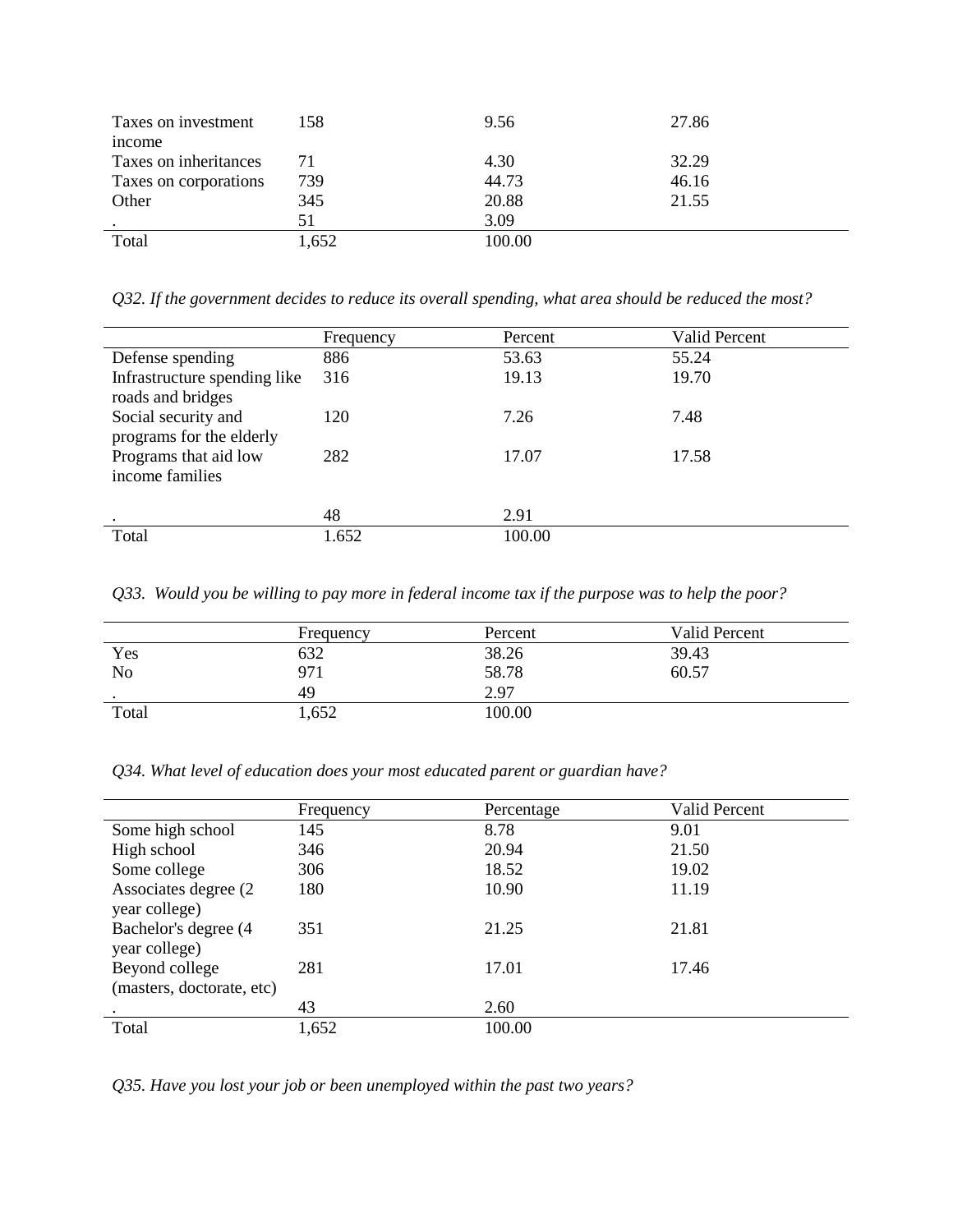|           | Frequency | Percent | Valid Percent |
|-----------|-----------|---------|---------------|
| Yes       | 641       | 38.80   | 39.49         |
| No        | 982       | 59.44   | 60.51         |
| $\bullet$ | 29        | 1.76    |               |
| Total     | 1,652     | 100.00  |               |

*Q36. How long did it take you to find a job?*

|                      | Frequency | Percentage | Valid Percent |
|----------------------|-----------|------------|---------------|
| Less than 3 months   | 99        | 5.99       | 15.49         |
| 3-6 months           | 99        | 5.99       | 15.49         |
| 6-12 months          | 70        | 4.24       | 10.95         |
| Over one year        | 66        | 4.00       | 10.33         |
| I'm still unemployed | 305       | 18.46      | 47.73         |
|                      | 1,013     | 61.32      |               |
| Total                | 1,652     | 100.00     |               |

*Q37. How would you classify your household income?*

|                    | Frequency | Percent | Valid Percent |
|--------------------|-----------|---------|---------------|
| Lower class        | 413       | 25.00   | 25.57         |
| Lower middle class | 813       | 49.21   | 50.34         |
| Upper middle class | 378       | 22.88   | 23.41         |
| Upper class        |           | 0.67    | 0.68          |
|                    | 37        | 2.24    |               |
| Total              | 1,652     | 100.00  |               |

*Q38. Do you intend to vote in the next year's presidential election?*

|           | Frequency | Percent | Valid Percent |
|-----------|-----------|---------|---------------|
| Yes       | 1,196     | 72.40   | 73.87         |
| No        | 423       | 25.61   | 26.13         |
| $\bullet$ | 33        | 2.00    |               |
| Total     | 1,652     | 100.00  |               |

## Constructed Demographic Variables

*Lost Job*

|                          | Frequency | Percent | Valid Percent |
|--------------------------|-----------|---------|---------------|
| Lost job in past 2 years | 982       | 59.44   | 60.51         |
| Not lost job             | 641       | 38.80   | 39.49         |
|                          | 29        | I.76    |               |
| Total                    | 1,652     | 100.00  |               |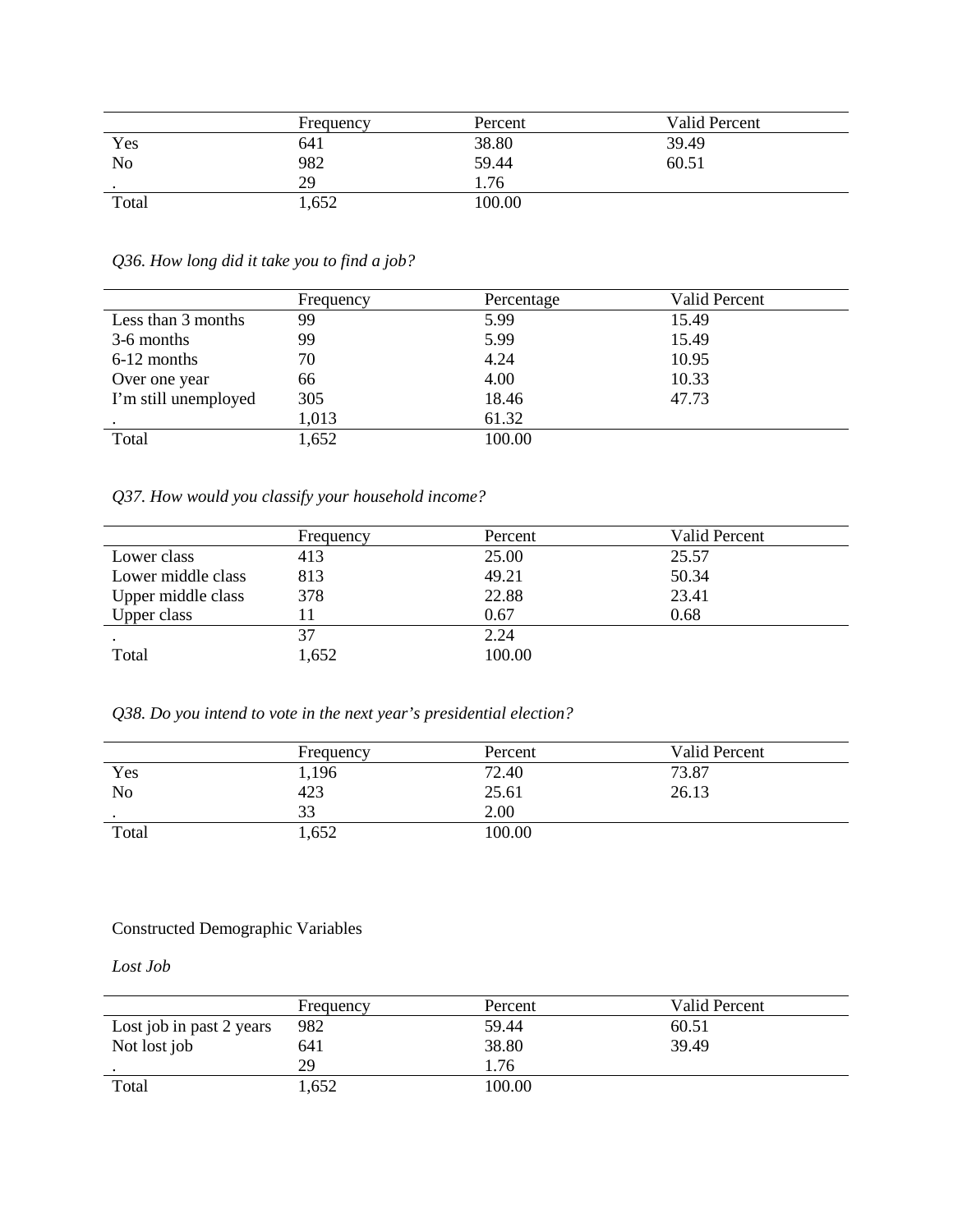*Voter*

|           | Frequency | Percent | <b>Valid Percent</b> |
|-----------|-----------|---------|----------------------|
| Nonvoter  | 423       | 25.61   | 26.13                |
| Voter     | 1,196     | 72.40   | 73.87                |
| $\bullet$ | 33        | 2.00    |                      |
| Total     | 1,652     | 100.00  |                      |

*Female*

|        | Frequency | Percent | Valid Percent |
|--------|-----------|---------|---------------|
| Male   | 839       | 50.79   | 50.79         |
| Female | 813       | 49.21   | 49.21         |
| Total  | 1,652     | 100.00  |               |

# *Household Head*

|          | Frequency | Percent | <b>Valid Percent</b> |
|----------|-----------|---------|----------------------|
| Not Head | 850       | 51.45   | 51.45                |
| Head     | 802       | 48.55   | 48.55                |
| Total    | 1,652     | 00.00   |                      |

### *Nonwhite*

|          | Frequency | Percent | <b>Valid Percent</b> |
|----------|-----------|---------|----------------------|
| White    | 1,081     | 65.44   | 65.44                |
| Nonwhite | 571       | 34.56   | 34.56                |
| Total    | 1,652     | 100.00  |                      |

# *Hispanic*

|              | Frequency | Percent | Valid Percent |
|--------------|-----------|---------|---------------|
| Not Hispanic | 1,367     | 82.75   | 82.75         |
| Hispanic     | 285       | 17.25   | 17 25<br>د.∠. |
| Total        | 1,652     | 100.00  |               |

*Married*

|             | Frequency | Percent | Valid Percent |
|-------------|-----------|---------|---------------|
| Not Married | 1,230     | 74.46   | 74.46         |
| Married     | 422       | 25.54   | 25.54         |
| Total       | 1,652     | 00.00   |               |

*Education*

| $-$<br>יו ווי<br>21 I C<br>- - | 100000<br>. .<br>$\sim$ UII | 'ercent<br>' al. |
|--------------------------------|-----------------------------|------------------|
|                                |                             |                  |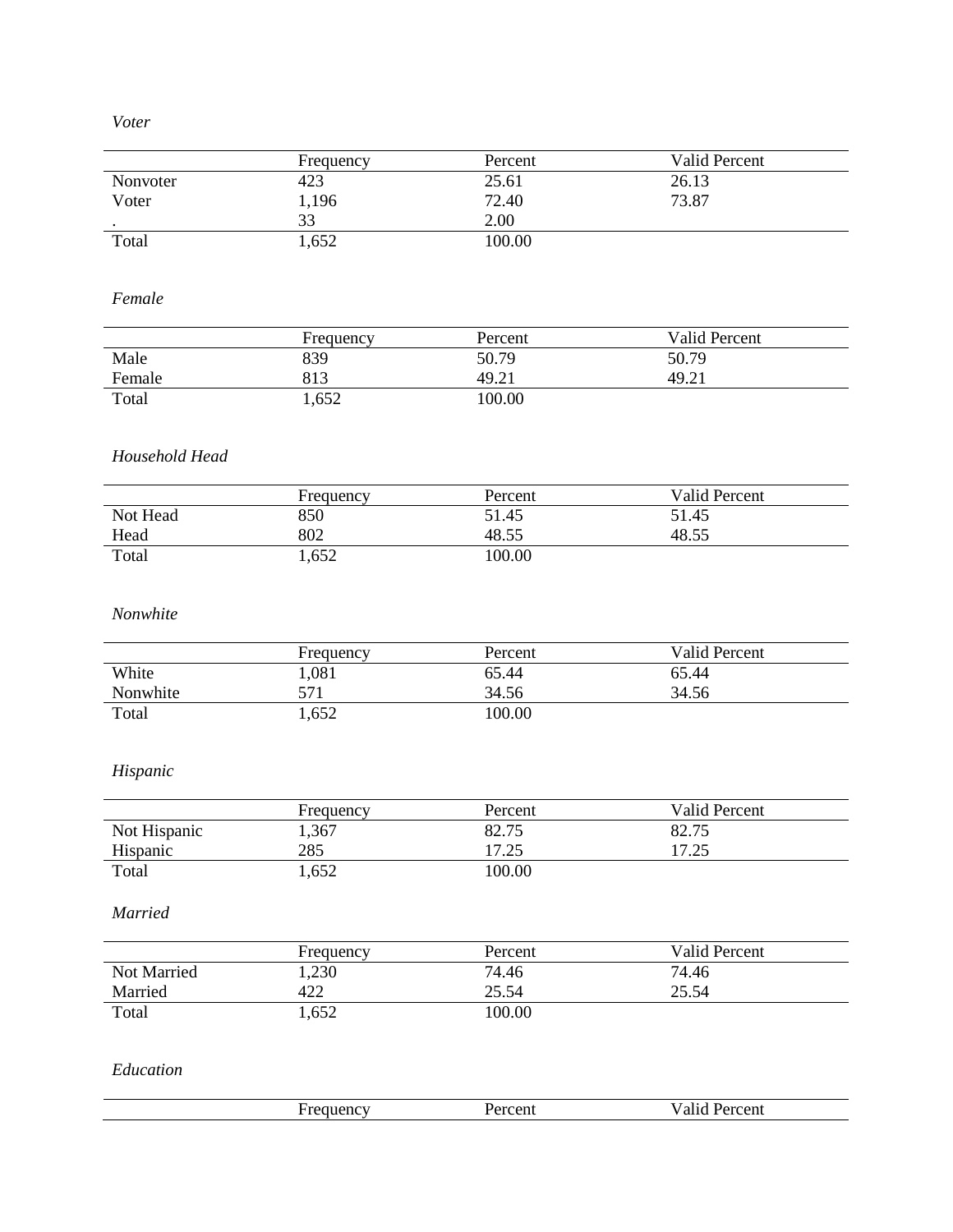| HS or less | 638  | 38.62 | 38.62 |
|------------|------|-------|-------|
| College    | .014 | 61.38 | 61.38 |
| Total      | ,652 | 00.00 |       |

# *Education of Parents*

|            | Frequency | Percent | Valid Percent |
|------------|-----------|---------|---------------|
| HS or less | 491       | 29.72   | 30.52         |
| College    | 1,118     | 67.68   | 69.48         |
|            | 43        | 2.60    |               |
| Total      | 1,652     | 100.00  |               |

*Age*

|               | Frequency | Percent | Valid Percent |
|---------------|-----------|---------|---------------|
| 24 or older   | 856       | 51.82   | 51.82         |
| 23 or younger | 796       | 48.18   | 48.18         |
| Total         | 1,652     | 00.00   |               |

#### *Poor*

|          | Frequency | Percent | Valid Percent |
|----------|-----------|---------|---------------|
| Not Poor | 1,275     | 77.18   | 77.18         |
| Poor     | 377       | 22.82   | 22.82         |
| Total    | 1,652     | 100.00  |               |

Constructed from survey questions. Some are replicates of survey questions above.

*Q1 Currently, would you say that poverty is…*

|                     | Frequency | Percent | Valid Percent |
|---------------------|-----------|---------|---------------|
| Not serious problem | 278       | 16.83   | 16.83         |
| Serious problem     | 1,370     | 82.93   | 99.76         |
|                     |           | 0.24    | 100.00        |
| Total               | .652      | 100.00  |               |

# *Q2 What percentage of the US population do you think lives in poverty?*

|               | Frequency | Percent | Valid Percent |  |
|---------------|-----------|---------|---------------|--|
| Less than 35% | 941       | 56.96   | 56.96         |  |
| 35%           | 700       | 42.37   | 99.33         |  |
|               |           | 0.67    | 100.00        |  |
| Total         | 1,652     | 100.00  |               |  |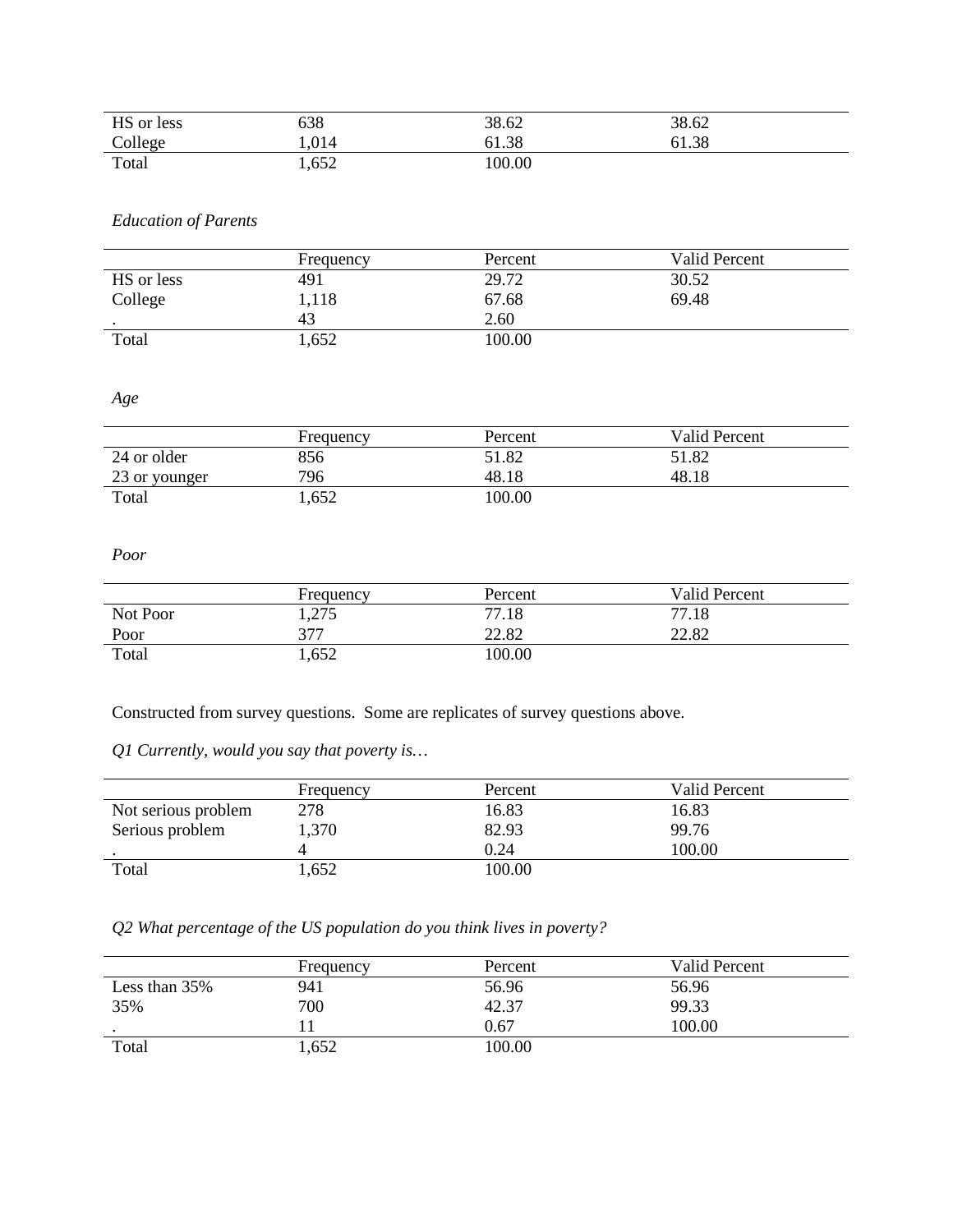*Q4 Do the growing incomes of the wealthiest people in the country negatively affect the quality of life of those with lower incomes?*

|           | Frequency | Percent | Valid Percent |
|-----------|-----------|---------|---------------|
| No        | 502       | 30.39   | 30.39         |
| Yes       | ,128      | 68.28   | 98.67         |
| $\bullet$ | າາ<br>∠∠  | .33     | 100.00        |
| Total     | .652      | 100.00  |               |

*Q5 Is your financial situation better or worse than it was two years ago?*

|                    | Frequency | Percent | Valid Percent |
|--------------------|-----------|---------|---------------|
| The same or better | ,020      | 61.74   | 61.74         |
| Worse              | 618       | 37.41   | 99.15         |
| $\bullet$          | 14        | 0.85    | 100.00        |
| Total              | .652      | 100.00  |               |

*Q6 In your opinion, which is a bigger problem in the United States?*

*a. Racism or poverty*

|         | Frequency | Percent | Valid Percent |
|---------|-----------|---------|---------------|
| Poverty | 1,305     | 79.00   | 79.00         |
| Racism  | 326       | 19.73   | 98.73         |
|         | 21        | . .27   | 100.00        |
| Total   | 1,652     | 100.00  |               |

#### *b. Access to health care or poverty*

|                    | Frequency | Percent | Valid Percent |
|--------------------|-----------|---------|---------------|
| Poverty            | 681       | 41.22   |               |
| <b>Health Care</b> | 947       | 57.32   | 98.55         |
|                    | 24        | .45     | 100.00        |
| Total              | 1,652     | 100.00  |               |

### *c. Threat of terrorism or poverty*

|           | Frequency | Percent | Valid Percent |
|-----------|-----------|---------|---------------|
| Poverty   | 1,097     | 66.40   | 66.40         |
| Terrorism | 522       | 31.60   | 98.00         |
| $\bullet$ | 33        | 2.00    | 100.00        |
| Total     | 1,652     | 100.00  |               |

*d. Income inequality or poverty*

| uenc | ∵CII.<br>. | $\sim$ $\sim$ 10.4<br><b>CEIIL</b><br>$  -$ |
|------|------------|---------------------------------------------|
|      |            |                                             |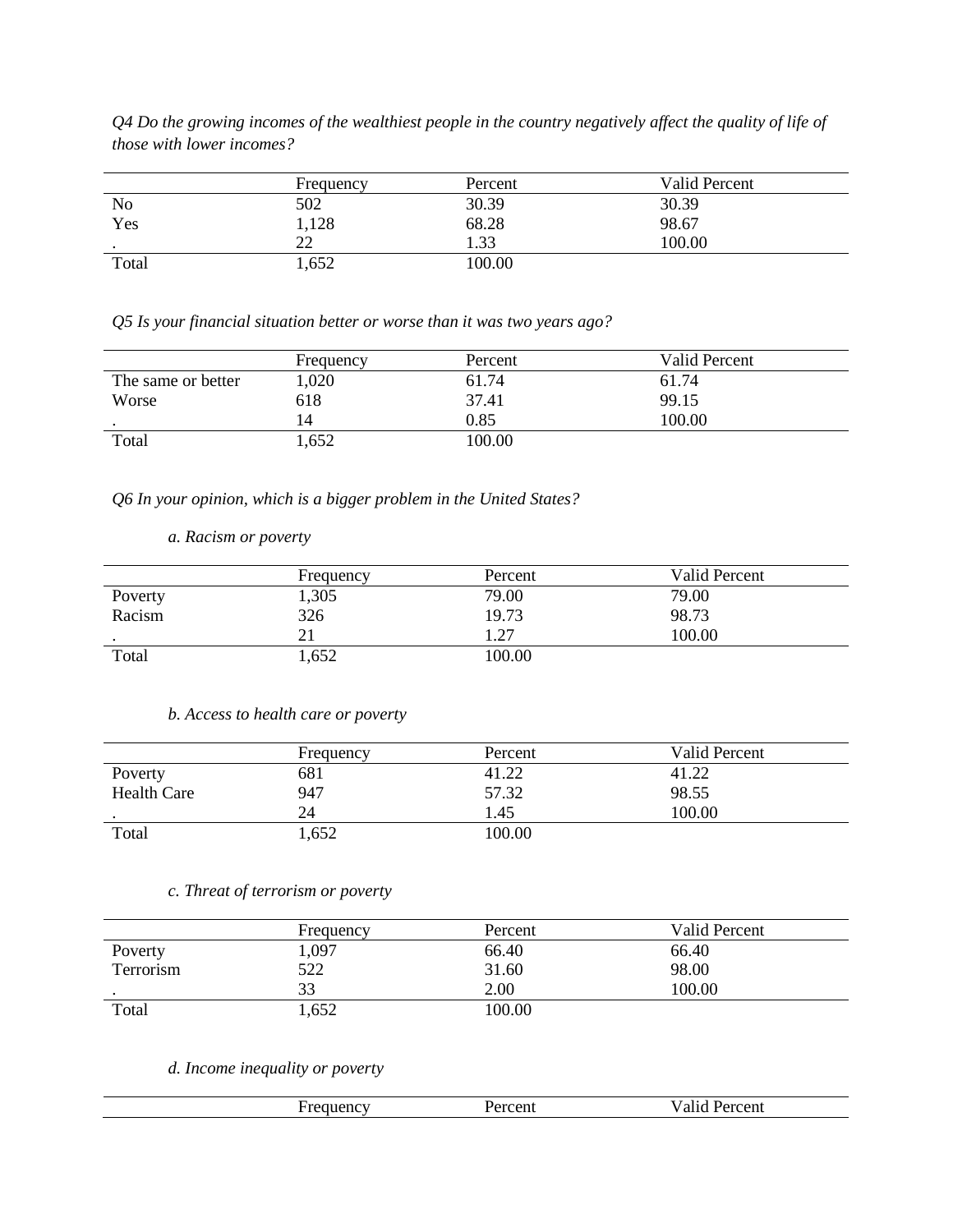| Poverty    | 827   | 50.06  | 50.06  |  |
|------------|-------|--------|--------|--|
| Inequality | 789   | 47.76  | 97.82  |  |
| $\bullet$  | 36    | 2.18   | 100.00 |  |
| Total      | 1,652 | 100.00 |        |  |

*e. The budget deficit or poverty*

|         | Frequency | Percent | Valid Percent |
|---------|-----------|---------|---------------|
| Poverty | 674       | 40.80   | 40.80         |
| Deficit | 954       | 57.75   | 98.55         |
|         | 24        | .45     | 100.00        |
| Total   | 1,652     | 100.00  |               |

*Q8 In your opinion, are people more likely to be poor because of bad luck or because of bad choices?*

|                    | Frequency | Percent | Valid Percent |
|--------------------|-----------|---------|---------------|
| <b>Bad Choices</b> | 1,347     | 81.54   | 81.54         |
| <b>Bad Luck</b>    | 283       | 17.13   | 98.67         |
|                    | 22        | .33     | 100.00        |
| Total              | 1,652     | 100.00  |               |

*Q9 With which of the following statements do you agree most?*

|                                                                     | Frequency | Percent | Valid Percent |
|---------------------------------------------------------------------|-----------|---------|---------------|
| The wealthy have a<br>responsibility to help<br>the poor            | 683       | 41.34   | 41.34         |
| The wealthy do not have 969<br>a responsibility to help<br>the poor |           | 58.66   | 100.00        |
| Total                                                               | 1,652     | 100.00  |               |

*Q10 In comparison to people with incomes above the poverty line, how much effort do you think that poor people put into their work?*

|                     | Frequency | Percent | Valid Percent |
|---------------------|-----------|---------|---------------|
| Same or less effort | 1,129     | 68.34   | 68.34         |
| More effort         | 496       | 30.02   | 98.37         |
|                     | 27        | .63     | 100.00        |
| Total               | 1,652     | 00.00   |               |

*Q11 How many of the poor do you believe have the ability to raise themselves out of poverty?*

|                        | Frequency | Percent | Valid Percent |
|------------------------|-----------|---------|---------------|
| Most do not or some do | 1,168     | 70.70   | 70.70         |
| Most                   | 457       | 27.66   | 98.37         |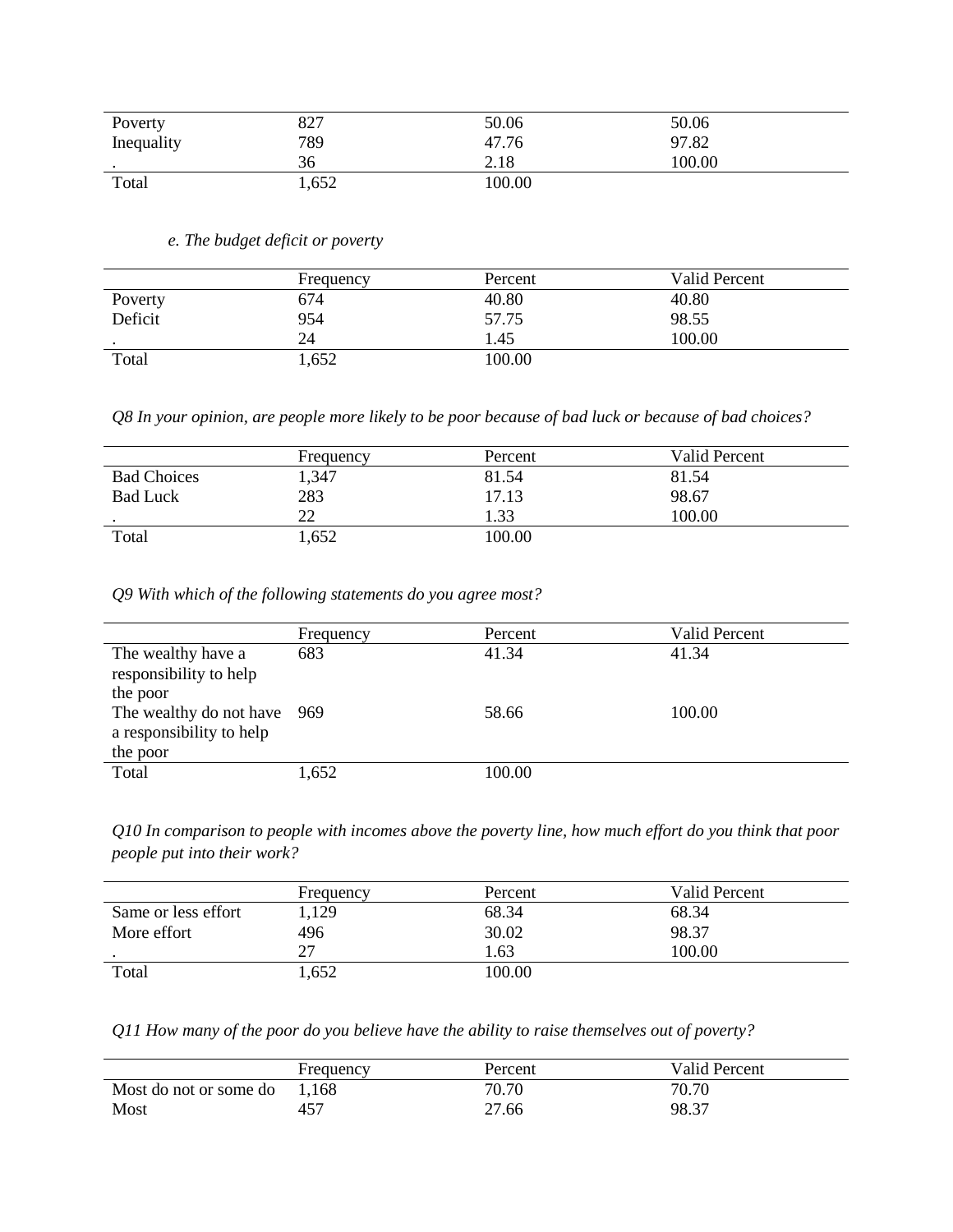|                       | $\sim$ $-$<br>$\overline{\phantom{a}}$ | $\sim$<br>63<br>. | 00.00 |
|-----------------------|----------------------------------------|-------------------|-------|
| $\mathbf{r}$<br>Total | ---<br>$\sim$<br>$\sim$ $-$            | 00.00             |       |

*Q12 If the average person you know was to receive \$5,000 do you think he or she would use the money responsibly?*

|                | Frequency | Percent | Valid Percent |
|----------------|-----------|---------|---------------|
| N <sub>o</sub> | 922       | 55.81   | 55.81         |
| Yes            | 702       | 42.49   | 98.31         |
| $\bullet$      | 28        | . 69    | 100.00        |
| Total          | 1,652     | 100.00  |               |

*Q13 If an average poor person was to receive \$5,000 do you think he or she would use the money responsibly?*

|                | Frequency | Percent | Valid Percent |
|----------------|-----------|---------|---------------|
| N <sub>o</sub> | 838       | 50.73   | 50.73         |
| Yes            | 778       | 47.09   | 97.82         |
| $\bullet$      | 36        | 2.18    | 100.00        |
| Total          | 1,652     | 100.00  |               |

*Q14 Do you think poor households manage their money wisely?*

|                | Frequency | Percent | Valid Percent |
|----------------|-----------|---------|---------------|
| N <sub>o</sub> | 796       | 48.18   | 48.18         |
| Yes            | 825       | 49.94   | 98.12         |
| $\cdot$        |           | .88     | 100.00        |
| Total          | 1,652     | 100.00  |               |

*Q18 In your opinion, how effective are government anti-poverty programs?*

|               | Frequency | Percent | Valid Percent |
|---------------|-----------|---------|---------------|
| Not effective | .306      | 79.06   | 79.06         |
| Effective     | 313       | 18.95   | 98.00         |
|               | 33        | 2.00    | 100.00        |
| Total         | .,652     | 100.00  |               |

*Q19 What effect do our current anti-poverty programs have on the overall economy?*

|                    | Frequency | Percent | Valid Percent |
|--------------------|-----------|---------|---------------|
| Don't hurt economy | 1,088     | 65.86   | 65.86         |
| Hurt economy       | 525       | 31.78   | 97.64         |
|                    | 39        | 2.36    | 100.00        |
| Total              | 1,652     | 100.00  |               |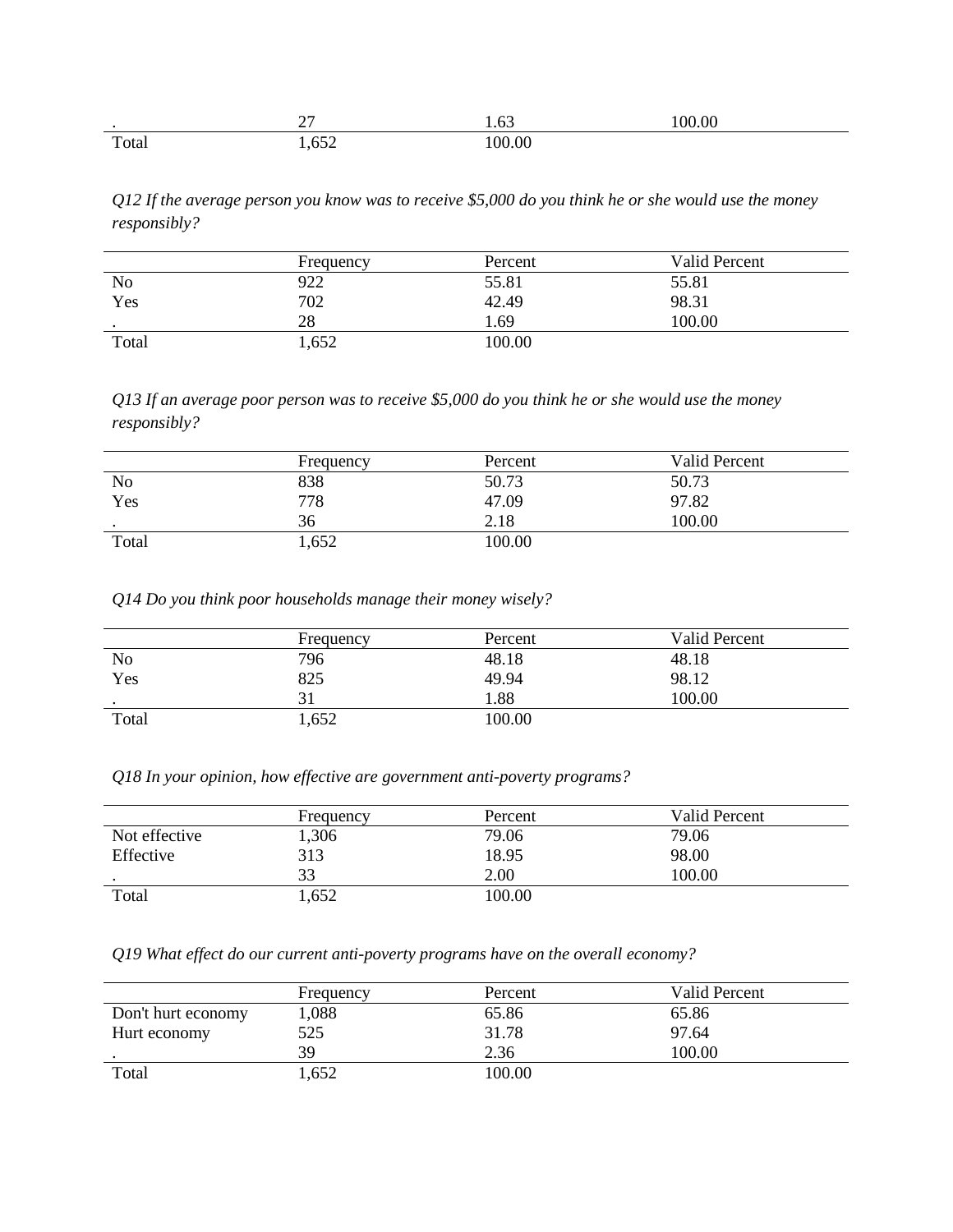*Q20 Should the government spend more money, less money, or about the same amount of money on antipoverty programs?*

|                    | Frequency | Percent | Valid Percent |
|--------------------|-----------|---------|---------------|
| Spend same or less | 1,068     | 64.65   | 64.65         |
| Spend more         | 539       | 32.63   | 97.28         |
|                    | 45        | 2.72    | 100.00        |
| Total              | .652      | 100.00  |               |

*Q22 Do you believe that anti-poverty programs lower the poverty rate?*

|       | Frequency | Percent | Valid Percent |
|-------|-----------|---------|---------------|
| No    | 1,023     | 61.92   | 61.92         |
| Yes   | 588       | 35.59   | 97.52         |
|       |           | 2.48    | 100.00        |
| Total | 1,652     | 100.00  |               |

*Q23 Do you believe that most people who receive aid from anti-poverty programs actually need it?*

|            | Frequency | Percent | Valid Percent |
|------------|-----------|---------|---------------|
| Don't need | 641       | 38.80   | 38.80         |
| Need       | 971       | 58.78   | 97.58         |
|            | 40        | 2.42    | 100.00        |
| Total      | 1,652     | 100.00  |               |

*Q24 Do you believe that anti-poverty programs discourage people from working?*

|                | Frequency | Percent | Valid Percent |  |
|----------------|-----------|---------|---------------|--|
| N <sub>o</sub> | 596       | 36.08   | 36.08         |  |
| Yes            | 1,017     | 61.56   | 97.64         |  |
| $\bullet$      | 39        | 2.36    | 100.00        |  |
| Total          | 1,652     | 100.00  |               |  |

*Q25 Do you believe that the government is morally obligated to help the poor?*

|       | Frequency | Percent | Valid Percent |
|-------|-----------|---------|---------------|
| No    | 509       | 30.81   | 30.81         |
| Yes   | 1,143     | 69.19   | 100.00        |
| Total | 1,652     | 100.00  |               |

*Q26a Would you be in favor of increasing cash assistance to the poor?*

|                | Frequency | Percent | <b>Valid Percent</b> |  |
|----------------|-----------|---------|----------------------|--|
| N <sub>o</sub> | 1,044     | 63.20   | 63.20                |  |
| Yes            | 567       | 34.32   | 0752<br>∠ر… ا        |  |
|                | 41        | 2.48    | 100.00               |  |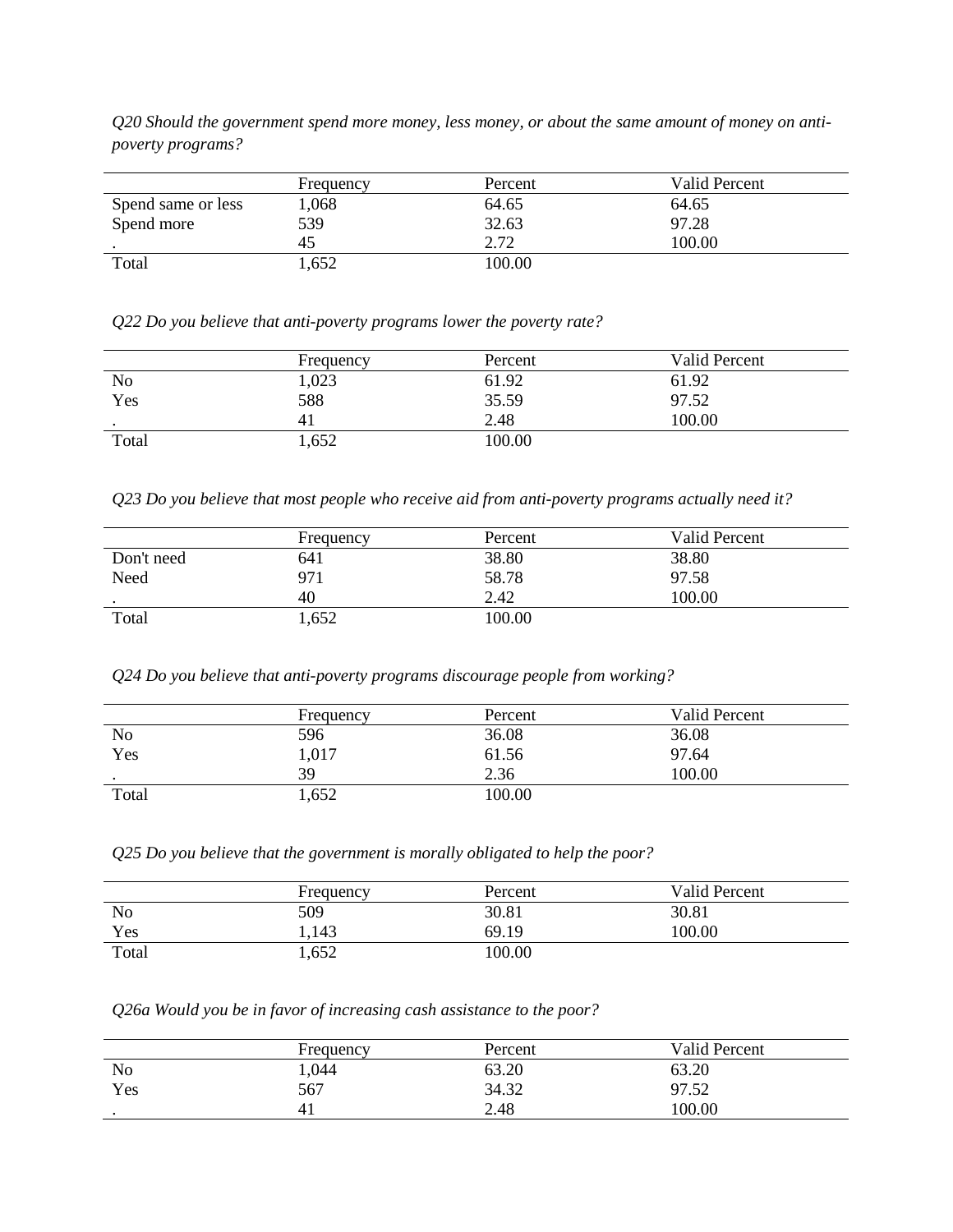| Total | .,652 | 100.00 |
|-------|-------|--------|
|       |       |        |

|                | Frequency | Percent | <b>Valid Percent</b> |
|----------------|-----------|---------|----------------------|
| N <sub>o</sub> | 458       | 27.72   | 27.72                |
| Yes            | 1,154     | 69.85   | 97.58                |
| $\cdot$        | 40        | 2.42    | 100.00               |
| Total          | 1,652     | 100.00  |                      |

*Q26b Would you be in favor of increasing food and housing assistance?*

*Q26c Would you be in favor of increasing the minimum wage?*

|           | Frequency | Percent | <b>Valid Percent</b> |
|-----------|-----------|---------|----------------------|
| <b>No</b> | 357       | 21.61   | 21.61                |
| Yes       | 1,248     | 75.54   | 97.15                |
| $\bullet$ | 47        | 2.85    | 100.00               |
| Total     | .652      | 100.00  |                      |

*Q26d Would you be in favor of increasing tax-based assistance such as the earned income tax credit?*

|                | Frequency | Percent | Valid Percent |
|----------------|-----------|---------|---------------|
| N <sub>o</sub> | 482       | 29.18   | 29.18         |
| Yes            | 1,125     | 68.10   | 97.28         |
|                | 45        | 2.72    | 100.00        |
| Total          | 1,652     | 100.00  |               |

*Q28 Do you agree or disagree with the following statement? "Those with high incomes, say \$200,000 or more (roughly the top 4% of earners), have a responsibility to aid the poor more than they do now."*

|          | Frequency | Percent | <b>Valid Percent</b> |
|----------|-----------|---------|----------------------|
| Disagree | 710       | 42.98   | 42.98                |
| Agree    | 904       | 54.72   | 97.70                |
|          | 38        | 2.30    | 100.00               |
| Total    | 1,652     | 100.00  |                      |

*Q29 Do you think those with incomes above \$200,000 (roughly the top 4% of earners) should pay higher taxes?*

|            | Frequency | Percent | <b>Valid Percent</b> |
|------------|-----------|---------|----------------------|
| Should not | 598       | 36.20   | 36.20                |
| Should     | 1,015     | 61.44   | 97.64                |
| $\bullet$  | 39        | 2.36    | 100.00               |
| Total      | .,652     | 100.00  |                      |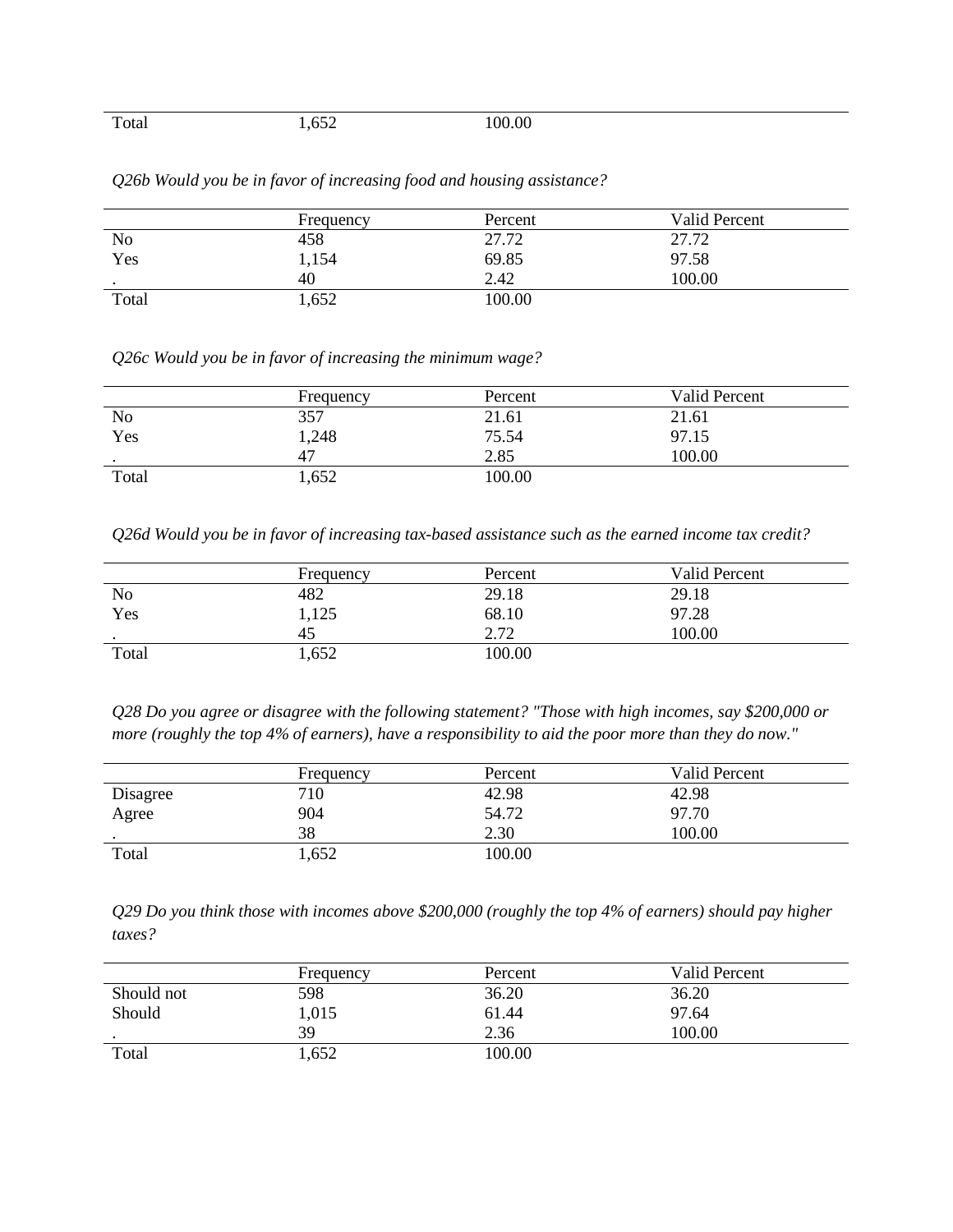|         | Frequency | Percent | Valid Percent |
|---------|-----------|---------|---------------|
| Someone | 1,145     | 69.31   | 69.31         |
| Nobody  | 468       | 28.33   | 97.64         |
|         | 39        | 2.36    | 100.00        |
| Total   | .652      | 100.00  |               |

*Q30 In your opinion, who should pay more in taxes to aid the poor?*

*Q30 In your opinion, who should pay more in taxes to aid the poor?*

|           | Frequency | Percent | <b>Valid Percent</b> |
|-----------|-----------|---------|----------------------|
| No        | 1,049     | 63.50   | 63.50                |
| Yes       | 564       | 34.14   | 97.64                |
| $\bullet$ | 39        | 2.36    | 100.00               |
| Total     | 1,652     | 100.00  |                      |

*Q30 In your opinion, who should pay more in taxes to aid the poor?*

|                | Frequency | Percent | Valid Percent |
|----------------|-----------|---------|---------------|
| N <sub>o</sub> | 733       | 44.37   | 44.37         |
| Yes            | 880       | 53.27   | 97.64         |
| $\bullet$      | 39        | 2.36    | 100.00        |
| Total          | 1,652     | 100.00  |               |

*The top 25% of incomes?*

*Q31 Revenue for government assistance for the poor should mostly come from*

#### *Taxes on corporations*

|       | Frequency | Percent | Valid Percent |
|-------|-----------|---------|---------------|
| No    | 913       | 55.27   | 55.27         |
| Yes   | 739       | 44.73   | 100.00        |
| Total | 1,652     | 100.00  |               |

*Q32 If the government decides to reduce its overall spending, what area should be reduced the most?*

*Defense*

|       | Frequency | Percent | Valid Percent |
|-------|-----------|---------|---------------|
| No    | 766       | 46.37   | 46.37         |
| Yes   | 886       | 53.63   | 100.00        |
| Total | 1,652     | 00.00   |               |